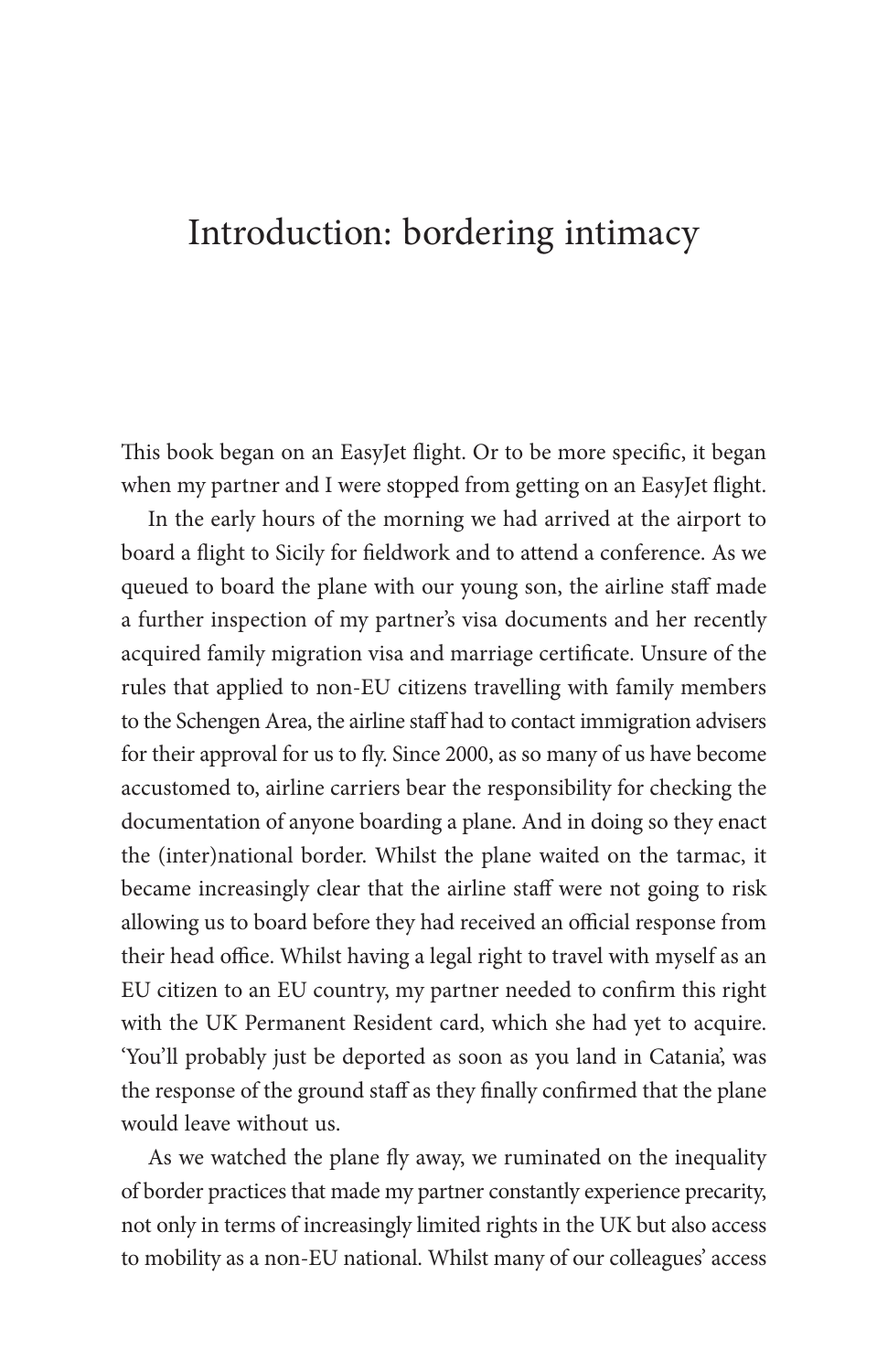to the plane was seamless, barriers were raised for her, just as they were in everyday life in Britain. Years of legislative change have rendered the family route to settlement and rights into a precarious and uncertain process, with non-EU nationals finding themselves blocked from welfare support, subject to language, intimacy tests and high salary thresholds. This was merely another reminder of such precarity, brought into stark relief.

 At the same time as we sat in the dour terminal building waiting to be formally led back 'across the UK border', our minds turned to other points of transit and (im)mobility that had recently been in the news. Throughout the summer of 2015, EU states and border agencies had intensified the policing of people fleeing war in the Middle East and structural inequality throughout much of Africa who found themselves contained in camps, forced behind barbed wire, left stranded at sea, managed through infrastructural blockings such as closing down railways, road checkpoints and of course air travel. Newspapers were still full of images of the scores of refugees drowned off the Sicilian coast where we were due to travel. Our situation was an administrative nightmare, a financial and professional inconvenience, stuck in a terminal for hours, unable to attend an academic conference. But it served as a further reminder that if some borders work to violently dismantle bodies, relations, kinships, others work through more mundane means of confinement. We would walk out of the airport with each other. My partner would continue to enact her limited rights to settlement under the guise of our romantic connection to each other, and in turn the privilege of my settled citizenship and whiteness. Others would not be afforded this right.

 As we were led sternly by a member of the airline staff 'back through' the UK border (a border we had perhaps never crossed because we were never allowed to leave) the border agent again demanded to see our passports and visa documentation. Grumbling at this bizarre, Kafka-like process, the border agent angrily replied to us that 'this is what it takes if you want a secure border!' To which my partner replied: 'That assumes that we want a secure border.' More than the content of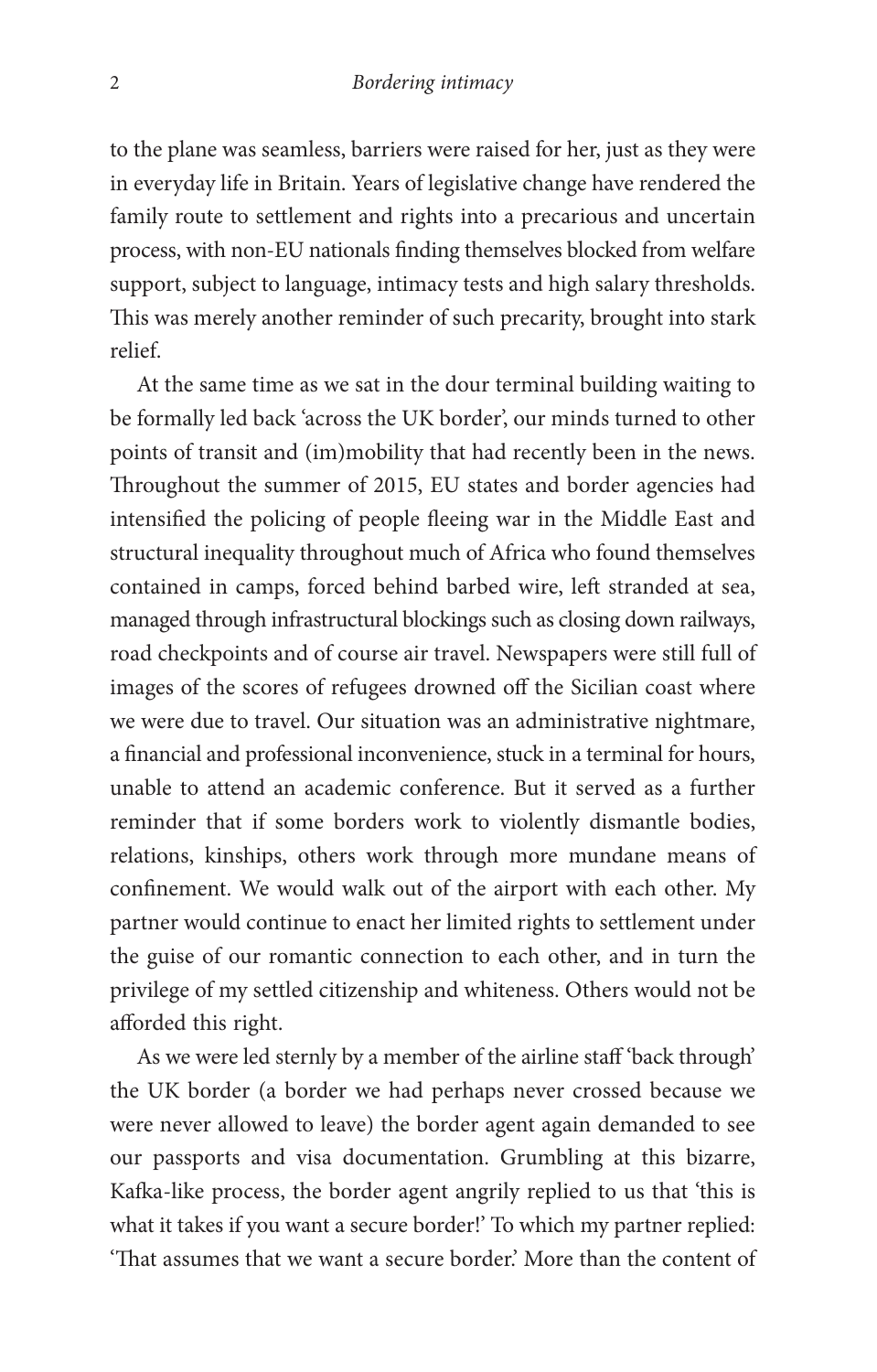this exchange, what was significant was the intimate connections this opened up.

 Walking away from the desk, the member of staff escorting us turned to my partner and began to discuss, initially in hushed tones, her own experience of 'borders'. Something, it seemed, connected her to the experience of being stopped from boarding the plane and being forced to prove formal status again and again. As a self-identified British Asian she quite candidly began describing the everyday racism she experienced as a member of the airline crew. Her experience of customer service was saturated with derogatory references to her skin colour by passengers, racist language, even incidents of spitting, claims that she was not 'properly British' and often vile forms of Islamophobia, even though she was not in fact a Muslim. She then went on to describe how, as a part of her job, she was forced to monitor and regulate who could board flights, turn people away, question people's identity documents. She was torn, she said, and it caused her great discomfort; whilst experiencing solidarity with those she was policing, the economic realities of her life made the job, and following the prescribed rules, a necessity.

The intimate policing of where my partner could move to/from  $-$  in administrative errors, barriers to flying and the threat of deportation – meets here with everyday structures of race/racism in the UK, which in turn connect with the globally orientated management of mobility. Untangling these connections, which initially were merely *felt* and *sensed* , and to document them in a more 'analytical' manner has inspired the trajectory of this book and the further research and questions it poses. On reflection, the airline staff member's orientation towards my partner's exclusion, and sense of solidarity with those she was forced to police, reveal, I propose, a series of connections that are at the heart of the way that government, and with that bordering, functions in postcolonial Britain.

 We might consider in this encounter how borders worked to manage intimacy, just as dominant ideas of intimacy, linked to love and family, organised (im)mobility. Not being 'family' enough to travel was a source of exclusion and precarity. At the same time being 'family' enough to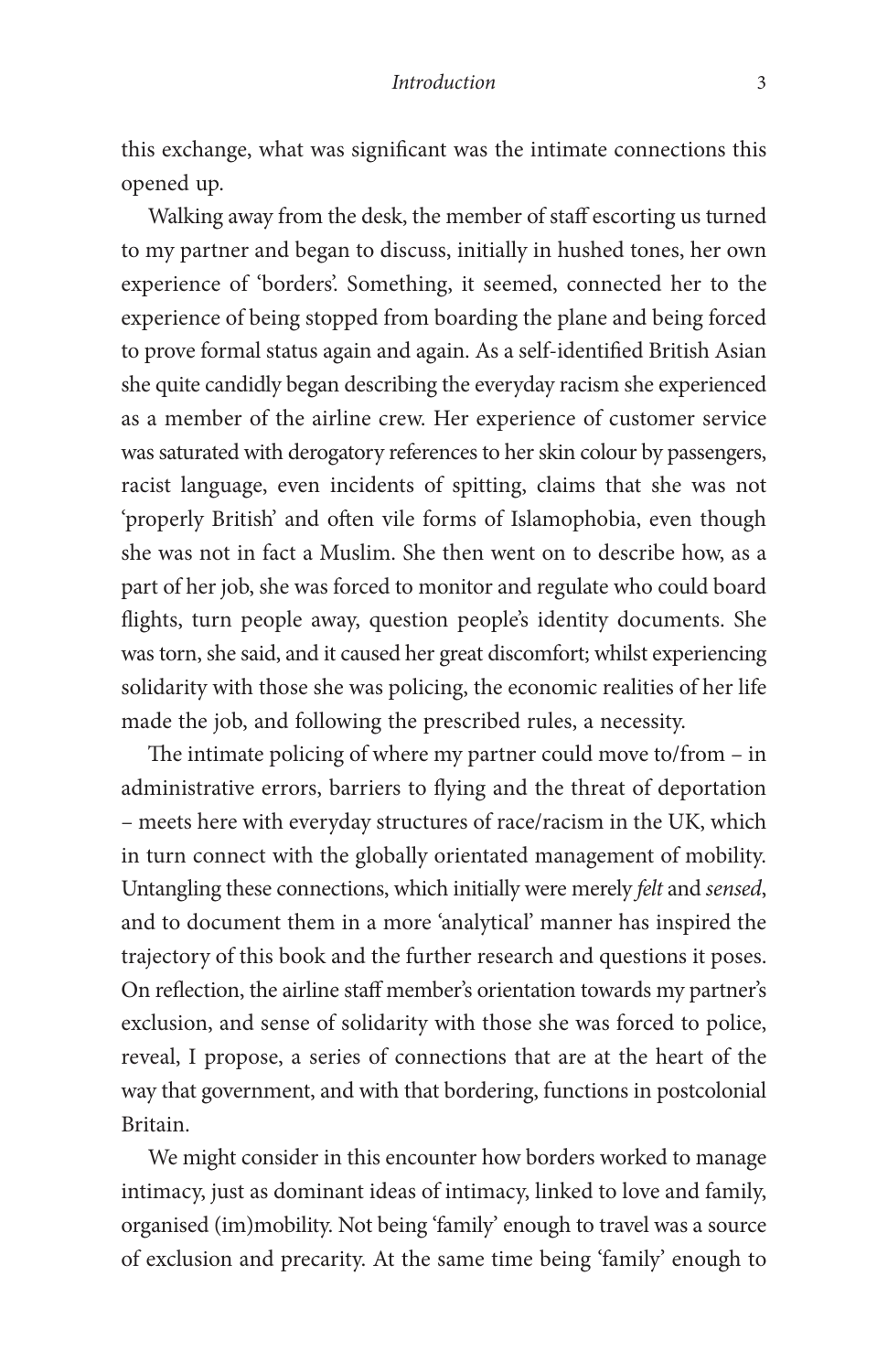continue to live in the UK was also a source of limited rights and temporal settlement (especially read against the violence done to those seeking to cross into Europe from the Global South). We might suggest here that (not) looking familial (or looking familial for the state and related authorities) is a source of power but also abandonment ( Povinelli 2011). Abandonment here relates to both the propensity for violence, social and biological death but also more cruddy and everyday acts of forgetting and neglect (in camps, detention centres, on boats lost in the Mediterranean). We are reminded here that the history of being excluded for not looking like, being recognised as, deemed a 'proper family' has multiple histories which relate to the intersections of gender, sexuality, class, but also race. Perhaps it is the power of race that brings these different acts of bordering together.

The airline staff member's experience of structural/everyday racism is a stark reminder that colonial ideas of who belongs or who is properly human are alive and well in Britain today. However, it should also remind us that race has never solely been about biological markers or skin colour. Colonial racism was equally arranged by characterising kinships, affective relations, intimacies as improper and 'undomesticated' (McClintock 1995). So, the weight of race flows through these border encounters, just as it charges and energises the policing of borders more widely. Borders, we are reminded here, are not merely document inspections in the airport space but are instead materialised long before in bureaucratic complexity, visa regimes, barriers to citizenship and infrastructural blockages, and are performed in the everyday racism and structural violence that the airline crew member was subjected to and was forced (through economic survival and labour market pressure) to enact. Bordering can be performed and policed by legal categories of the state, by international organisations and private companies, just as it is enacted in spit from the mouth of the racist.

 In revealing a series of circulations that tie together questions of intimacy, family, race, empire, borders, this event opens up a series of questions that drive this book: what ties the policing of family at the border to the structures of race? What role does family play in the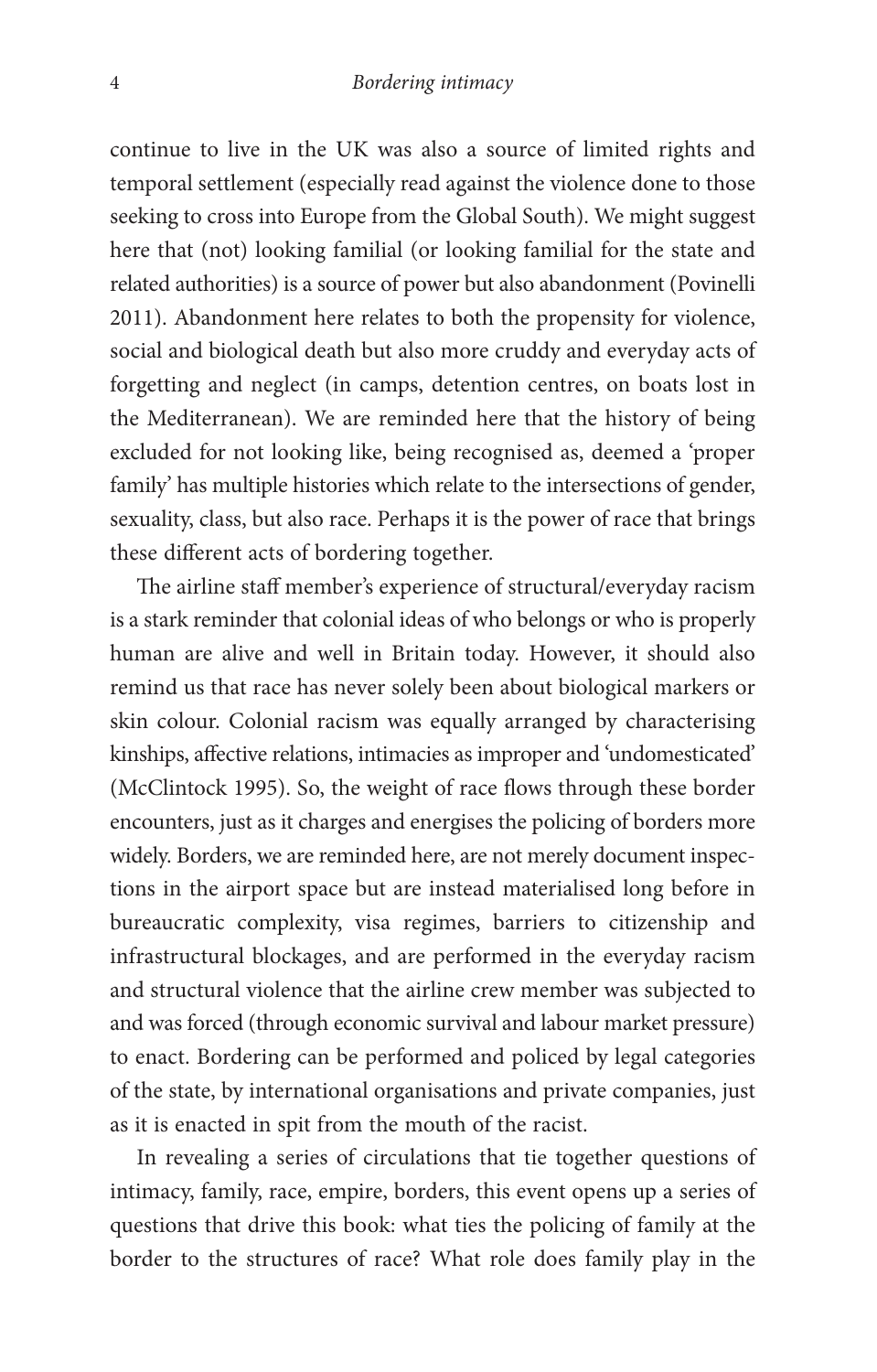management of mobility? How might we understand the coming together of questions over family, bordering and race as part of broader patterns of government and the distribution of violence in liberal states such as Britain? The purpose of this book is to explore how intimacy, manifest in dominant and authorised forms of 'family', is inextricably bound with the racial categories and governance of empire. And in turn how empire and colonial power is continually expressed, relived and resuscitated in practices of borders/bordering in contemporary Britain.

## What this book does

This book traces the role that intimacy and 'family' plays in the contemporary government of mobility; specifically, how borders function to control certain people and populations as part of the ongoing legacies of European (and more specifically British) empire. As the title of this book suggests, it explores how intimacy and borders relate to each other as a conduit for postcolonial governance – that is, how borders make intimacy but equally how intimacy makes borders and how this remains bound up with the remaking of racialised violence. This is what is meant by 'bordering intimacy' *.*

 It is perhaps easier to consider how intimacy and family are made and policed through borders. For example, we can think about who is allowed to move across a state border or claim rights based on 'family' or 'dependency'. This concerns who is allowed to be intimate with whom and have this intimacy sanctioned, recognised and managed by the state. But this book also explores how dominant modes of intimacy *make* borders. This views intimacy and, more specifically, family as having political power. In light of this I explore how dominant modes of socio-sexual intimacy known as 'family' have been central to the organisation of personhood and violence in modernity, including questions of who can/cannot move.

 European ideas of normative sexuality and domesticity (i.e. 'family') emerged within the ideologies and practices of colonial violence,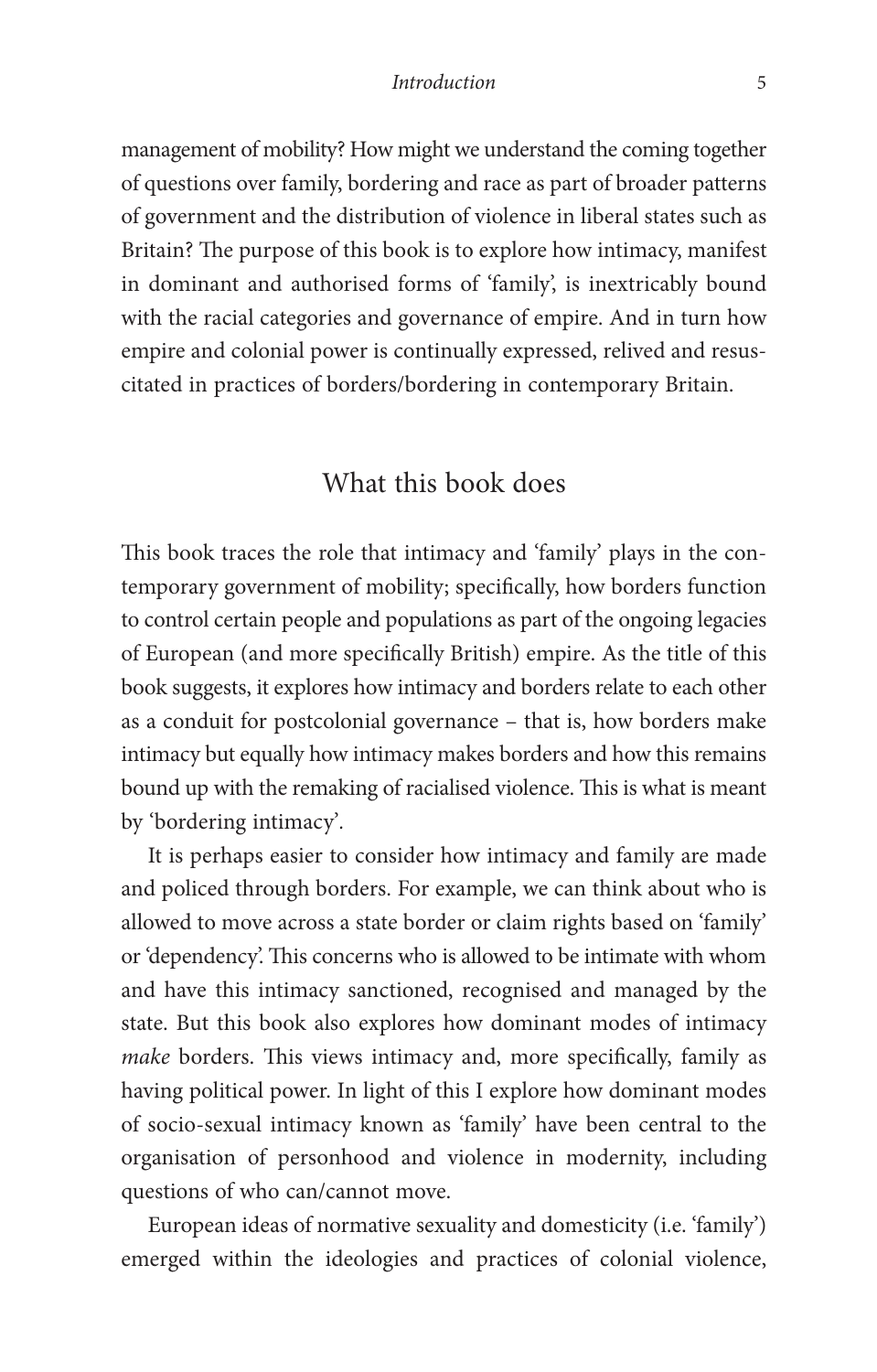accumulation and dispossession, of which policing mobility through bordering was a vital tool. The global management of mobility began as an imperial project, relying on racial demarcations between 'civilised' (European) and 'backwards' (colonised) peoples. Central to such racial demarcations were ideas about which populations were capable of 'proper family life' and which were bereft and perverse. This book examines how shifting normative claims to family continue to shape how states restrict mobility, settlement and citizenship through bordering today. Whilst postcolonial states such as Britain now pledge to be 'postracial', ideas of who does family properly, who is capable of 'real love' and 'real family life', arguably continue to structure racial demarcations around who can belong, who must be controlled, who can be excluded. This raises further questions as to why we view colonial rule as a thing of the past rather than a present.

 Britain (and with it other European postmetropoles) is still rarely analysed as a postcolonial state. That label instead conjures up images of the Global South, as mapped out in development studies and international relations; spaces of 'illegitimate' and often 'authoritarian' violence, detached from the legitimacy, freedom and democracy which supposedly defines the Global North. Despite the healthy upsurge in postcolonial and decolonial theory in studies of international politics (Anievas et al. 2015; Agathangelou and Killian 2016; Sabaratnam 2017; Rutazibwa and Shilliam 2018; Howell and Richter-Montpetit 2019), there is still a hesitance in bringing these analyses to bear on questions of government in spaces like Britain (although see Virdee 2014; Kapoor 2018; Shilliam 2018; Innes 2019). Whilst there is much historical scholarship on the British Empire, far less is said about how postmetropoles were and *remain* a site for ongoing forms of colonial rule (Barder 2015; Stoler 2016; Davies and Isakjee 2018). And, most importantly, how populations, communities and subjects both within and moving to these states are subject to the workings of colonial power and racial governance today. This of course reflects the contradictory place of empire in the wider social landscape of postcolonial northern states such as Britain. Colonial amnesia is rife in public discourse. And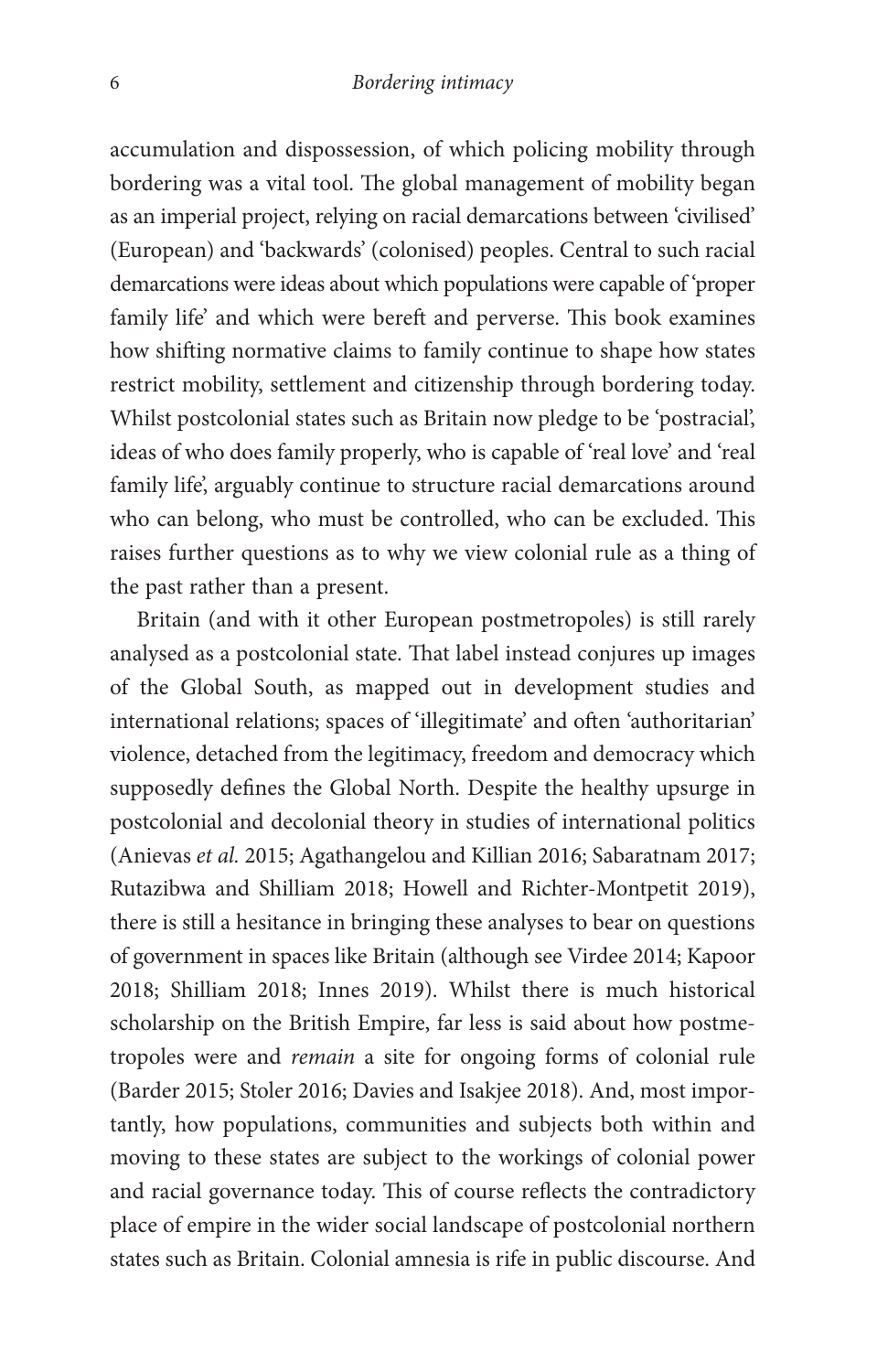yet, as events such as the EU referendum in Britain show, empire both continues to be a source of nostalgia and to shape political possibilities, imaginations and institutions (El-Enany 2016, 2017; Bhambra 2017a; Andrews 2018 ).

 Despite a huge body of evidence demonstrating how the British state functions as the racial state par excellence (see Andrews and Palmer 2016; Institute of Race Relations 2018; Kapoor 2018), studies of international politics have still rarely ventured to trace and tease out these connections and tie them to more global histories of empire. That in 2018 the UK incarcerated more black men as a percentage of the population than the United States still raises little attention among international politics scholars (Elliot-Cooper 2016; Sturge 2018 ). Nor how the life chances of many, in terms of education, health, labour market access or immigration status are most powerfully stratified by race (Shilliam 2018; Danewid 2019). Nor how the UK continually polices racialised groups through counter-insurgency tactics born out of colonial war (Sabir 2017; Turner 2018).

Where race is studied in Britain it often remains disconnected from questions of intimacy, love or family. Putting these terms together still occasions blank stares. Despite an extensive body of postcolonial, decolonial and black feminist scholarship on family, sexuality and race (Spillers 1987; Roberts 1997, 2015; Ferguson 2003; Povinelli 2006; Lugones 2008; Sharpe 2010; Arvin et al. 2013; Scott 2013), such studies have made little impact on how government, rule and power is analysed. Burgeoning feminist and queer work on intimacy and geopolitics have provided nuanced and startling insights into how issues of the intimate and domestic relate to governmental power ( Mountz and Hyndman 2006; Oswin and Olund 2010; Pain and Staeheli 2014; Peterson 2014a). And yet these studies still rarely connect with the continuity of empire (for an overview see Peterson 2017; although see also Burton 2009; Lowe 2015; Mendoza 2016). Equally, scholars of family, sexuality and race still have relatively little to say about borders (although see Agathangelou 2004; Luibhéid and Cantú 2005; Lewis  $2014$ .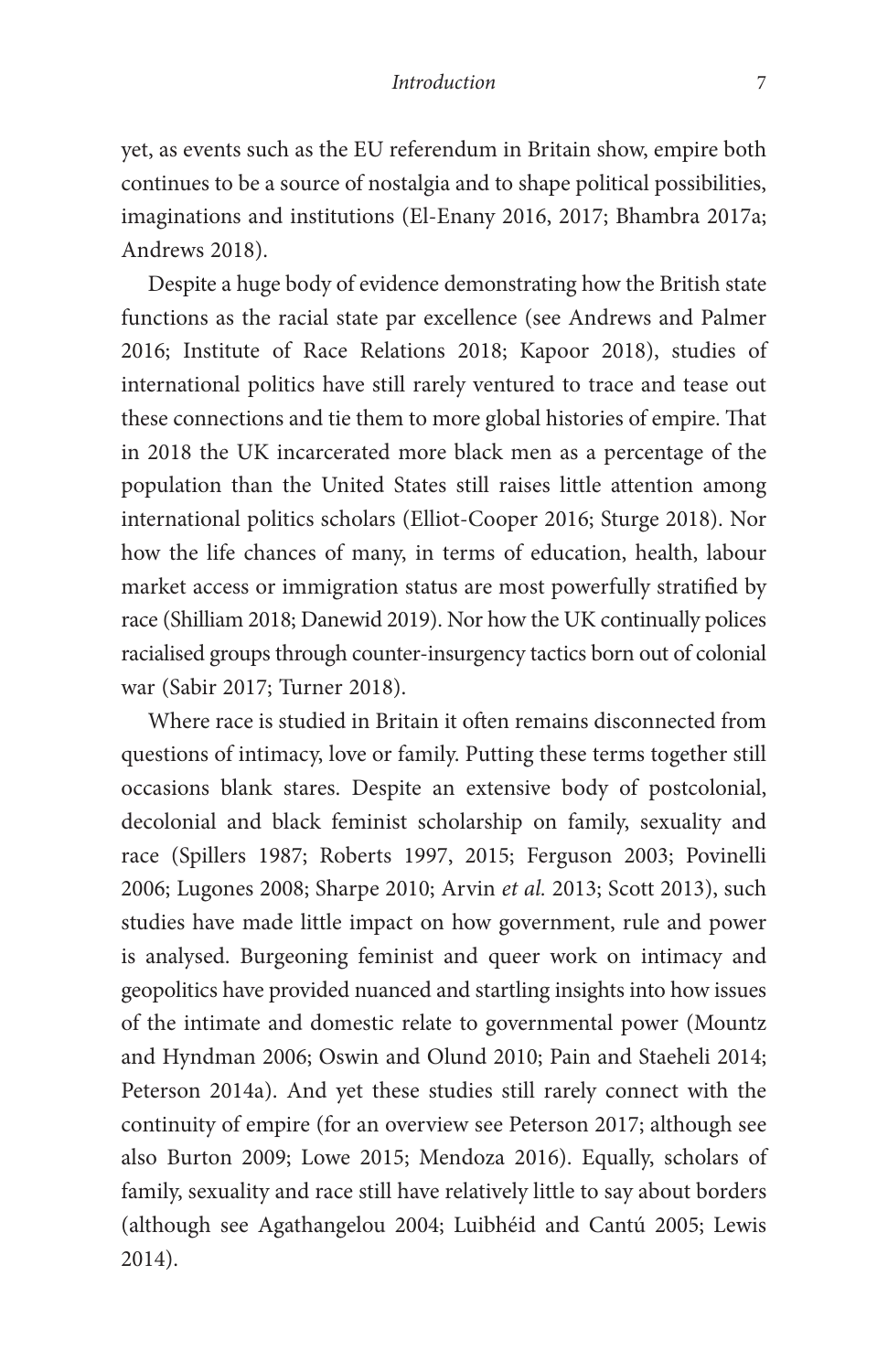Perhaps more surprisingly, given the modern function of borders, empire, race and family remain just as underanalysed in migration studies. Despite claims throughout the 1990s that we were increasingly living in a 'borderless' world, late liberal capitalism has instead produced a proliferation of borders ( Mezzadra and Neilson 2013 ). We now have a complex understanding of how mobility is policed and governed in northern states (Walters 2006; Tazzioli 2014; Vaughan-Williams 2015 ; Jones 2016 ) but studies still struggle to draw upon postcolonial, decolonial and critical race theory to understand such trajectories (although see Bhambra 2017b; Mayblin 2017; Moffette and Walters 2018 ; de Noronha 2019). Despite the fact that migration patterns are almost invariably embedded within imperial histories (materialised through kinship, labour patterns, wealth inequalities and linguistic ties), it is surprising how the study of migration and the governance of mobility and borders often overlook or downplay the role of empire, either as historical or contemporary experience (although see Lake and Reynolds 2008; Saucier and Woods 2014; Walia 2014; Danewid 2017). Prem Kumar Rajaram (2018: 627) argues instead that migration studies 'tends to study refugees and migrants as groups with no relation to the racial and class structures and hierarchies of the societies in which they reside. They are strangers, governed through "integration" policy and border management.' Against this trend, recent studies have begun to push a postcolonial analysis of race onto the agenda ( Grosfoguel *et al.* 2015; Danewid 2017; Mayblin 2017; De Genova 2018; El- Tudor 2018; El-Enany 2020). As yet though, this work has rarely connected up with questions of intimacy, love or family.

 An emergent body of work within migration studies and international politics has begun to explore the role of 'family migration' in wider patterns of control and bordering (Kilkey and Palenga-Möllenbeck 2016). The best of this work historicises and challenges how intimacy and family are defined and managed in northern immigration regimes (Bonjour and Hart 2013; D'Aoust 2014, 2018) by tracing the particular relationship between family and exclusion. Such studies have sought to understand how 'family unification' is policed (Bonjour and Block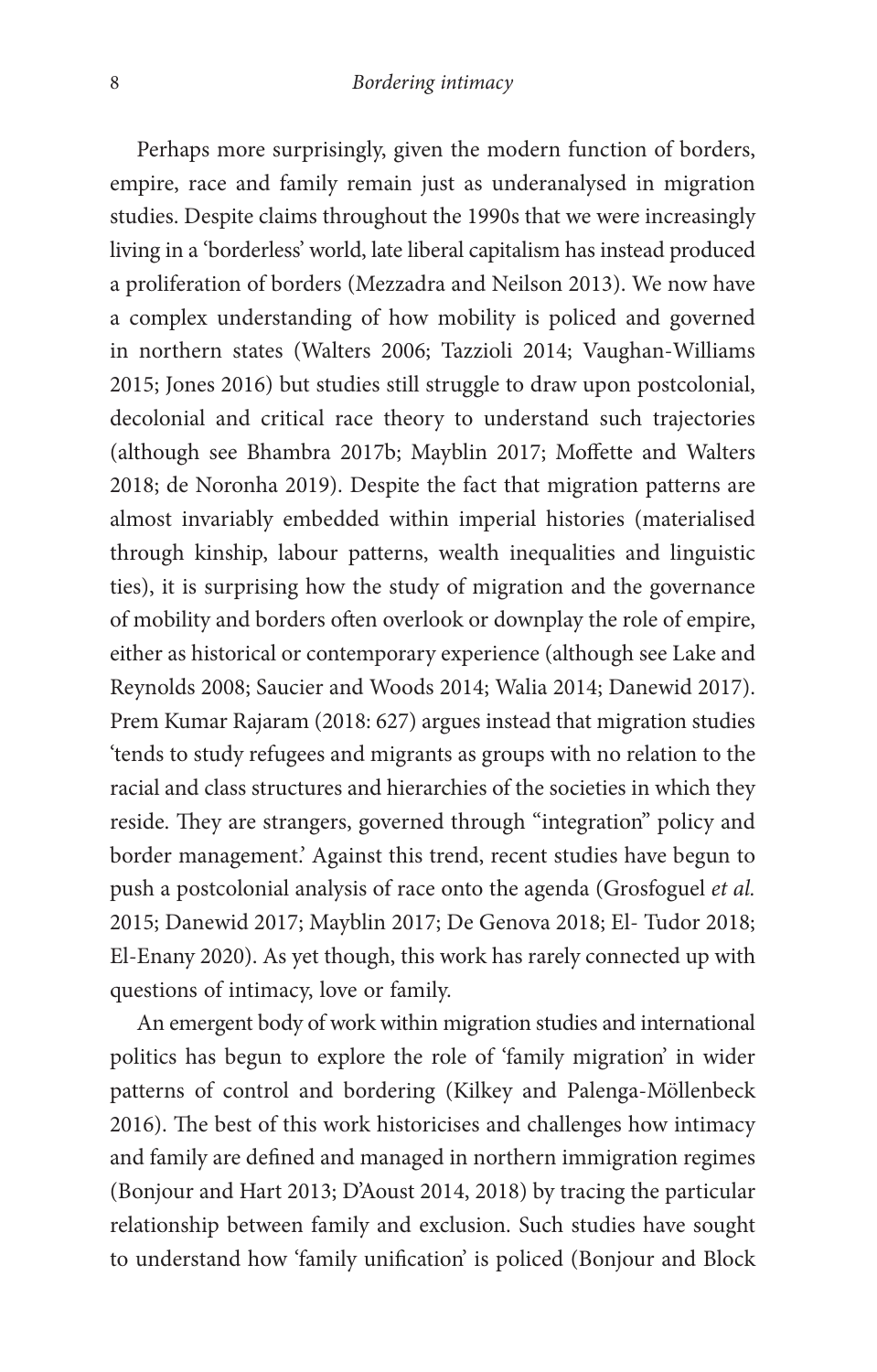2016; Carver 2016; Wray 2016), the relationship between family, love, heteronormativity and citizenship (White 2014; D'Aoust 2018), and the treatment of family in detention/deportation regimes ( Martin 2011, 2012; Gupta 2014; Beattie 2016). This book deepens and broadens this work, and in doing so speaks to the enduring silence regarding postcolonial rule in modern Britain. It does this in three ways:

- 1) It traces how government in Britain remains bound to empire. Here Britain is not only treated as a postcolonial state but a space for the ongoing *remaking* and *reworking* of colonial rule. This provides an opportunity to recontextualise contemporary processes such as the control of mobility, the architecture of the hostile environment or security practices of the War on Terror as part of the fabric of colonial rule and imperial formations.
- 2) It provides an alternative account of the politics of love and family. By taking seriously the work of postcolonial, decolonial and black feminists, the role that 'family' played in the making of empire is revealed – that is, in the making and unmaking of personhood through race – *and* how this is continued into the present day.
- 3) It explores how borders/bordering provide a particular transit point for reworking colonial rule and regimes of the family. Here borders/bordering are treated as more than immigration policy (as they so often are in migration studies). It examines borders/ bordering functions across numerous sites of government, from policing, welfare, education and housing to counter-terrorism (to name but a few).

 Whilst there is fascinating work on coloniality, race, borders and family, these are almost always dealt with as discrete categories and processes. This book brings this work together by examining the circulations between borders and family, both historically and in the contemporary political landscape in Britain. This, I argue, opens up further insights into the international/global circulations of liberal empire and its relationship to violence.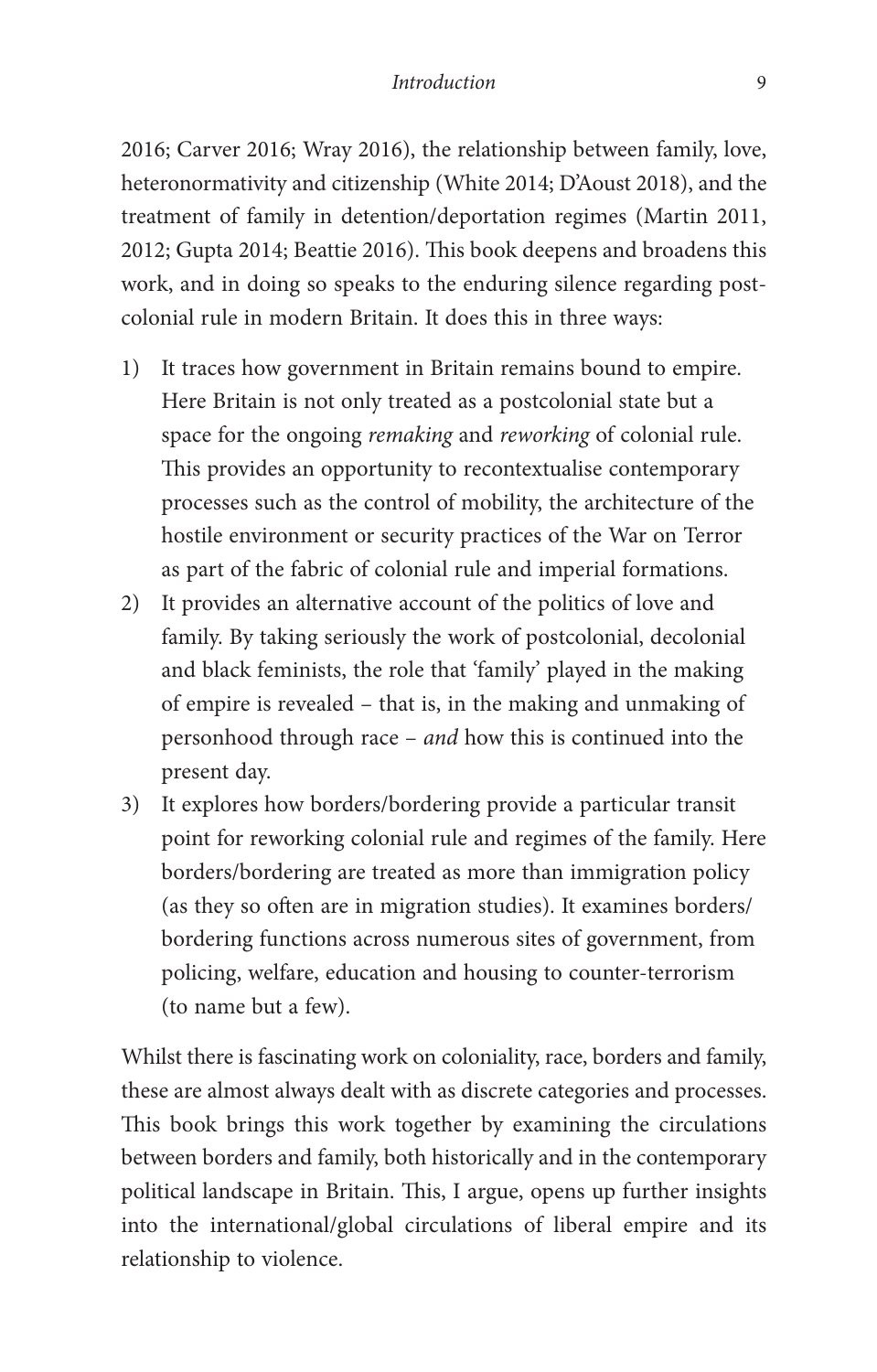# **Bordering intimacy**

 In stating that this book is about bordering intimacy and the policing of family, what I want to emphasise is the political work that intimacy and family do. What it produces and brings together and equally silences and excludes. As I have begun to tease out, I am not only interested in how family is *policed* but also how dominant claims to family and intimacy also *police.* In the example I started with, 'family' is shown to make rights and mobility possible; just as these possibilities are closed down through acts of bordering (i.e. not appearing familial enough to travel). This opens up vital questions about the historical contingency of *who* gets to be a family. Or, more precisely, who is accorded the social and political power that comes from being recognised as sharing 'real love' and being a 'real family' (D'Aoust 2018). Being recognised (legally and culturally) as a real family opens doors (and borders) and possibilities; just as not being a real family closes them. To add to this, 'family' can also work as a rationale for creating borders, that is to say in the name of protecting family and with this the familial nation and 'civilisation'. Just as borders make and unmake families (through deportation, containment or the offer of rights), claims to protect, sustain and foster real family also make borders appear possible, necessary and naturalised.

 As feminist international politics scholars have long demonstrated, the power of family is not only enacted by states but also remakes states and (inter)national order (Enloe 1990; Peterson 1992, 1999; Stevens 1999 ; Parashar *et al.* 2018 ). States, lest we forget, constantly *make* families. Whilst this takes place within a wider historical and cultural milieu, states continue to relay the power to authorise and privilege certain affective relations over others, in the codification and performance of marriage law, inheritance rights, the organisation of private property and so forth (Yuval-Davis 1997; Cott 2000; Neti 2014). Nowhere is this more starkly revealed than in immigration and citizenship law and practice (Shah 2012). We might consider, for instance, how citizenship is often inherited through legal definitions of parentage, or 'earnt' through evidencing intimate and romantic relations as a partner or spouse.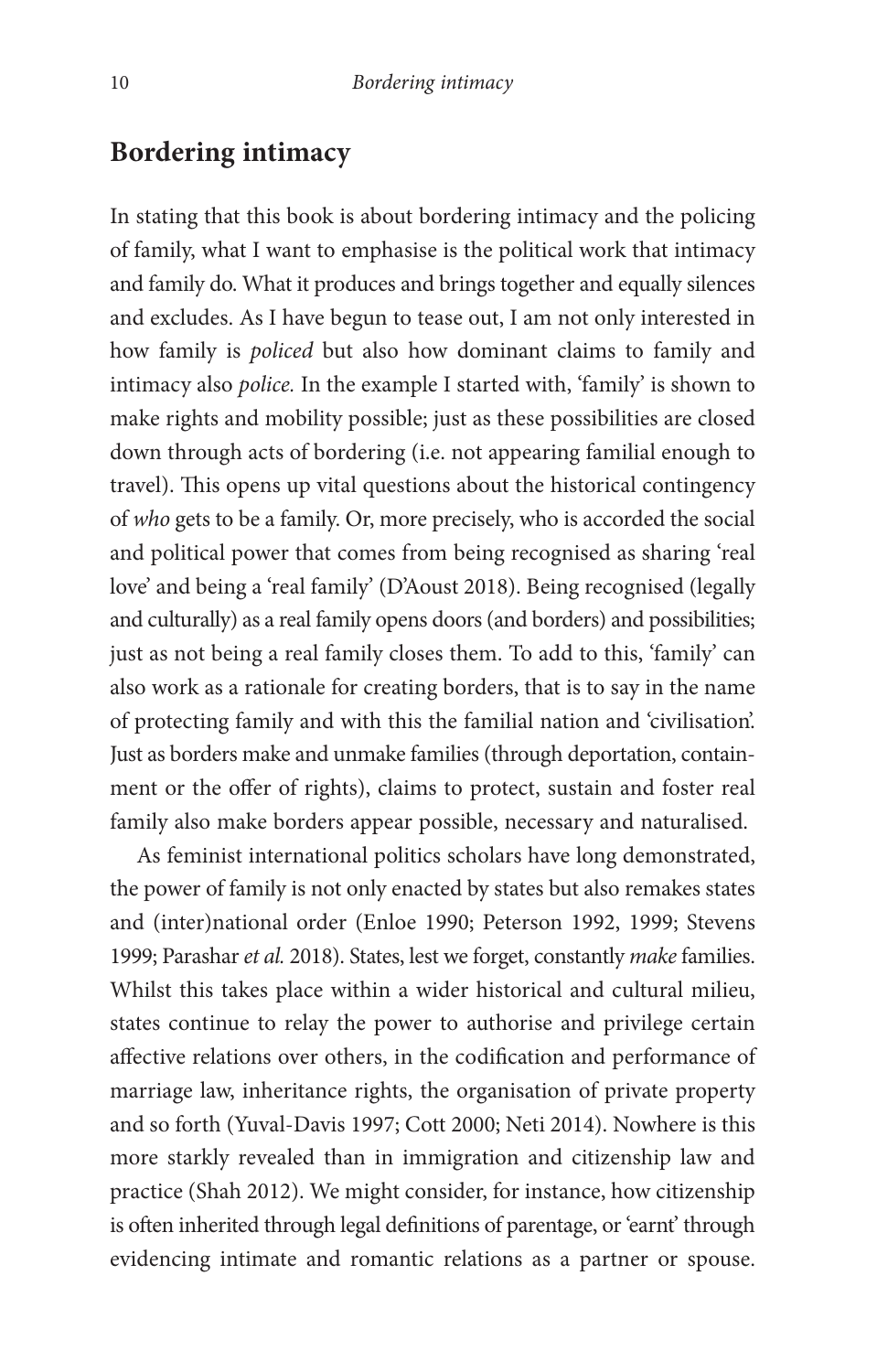Intimacy codified as 'family', regulated by the state, is bound up with more than the organisation of movement; it also structures access to resources, wealth, property and exposure to spectacular and cruddy forms of violence and abandonment.

 But states, and, with this, the liberal order, also rely upon 'family' as a site of reproduction, bound as this often is to heteronormative futurism (Edelman 2004). The family is the site for the continuity of labour, the nation and imperial civilisation (until the mid-twentieth century this would have been explicitly referenced as 'race'). As the unit of biopolitical intervention par excellence, the family promises continuity of capitalist heteronormative order (Foucault 1991). So, whilst appeals to 'family values' show that 'family' holds symbolic power, it is also bound into the material regeneration of biological, economic and cultural resources. States do not just intervene in family but family energises and propels a broader heteronormative order and with it practices of borders/bordering.

Investigations into the politics of family have often centred on questions of gender and sexuality, justifiably as sites of oppression and social reproduction (Federici 2004; Enloe 2018). Despite powerful interventions (McClintock 1995; Collins 1998; Feder 2007; Thomas 2007; Puar 2008; Rifkin 2015) far less is still said of how family is also deeply racialised. This is why tracing the history of family, borders *and* empire together is of such importance. Despite the privileging of European and internal national histories of domesticity and family (McKeon 2005), imperial encounters and colonial experiments in creating hierarchies of humanity were central to the history of the family. Without comprehending the formative history of where ideas about family come from, and the role they had in European empire, we are unable to grapple with the contemporary work that appeals to family organise and produce (see Scott 2013 ). If 'family' continues to wield social and political power, who is left inside/outside this story matters.

'Family' has a distinctly colonial/imperial history. This is relevant to whether we are examining the role of family in European society or in the (previously) colonised world. The family was viewed throughout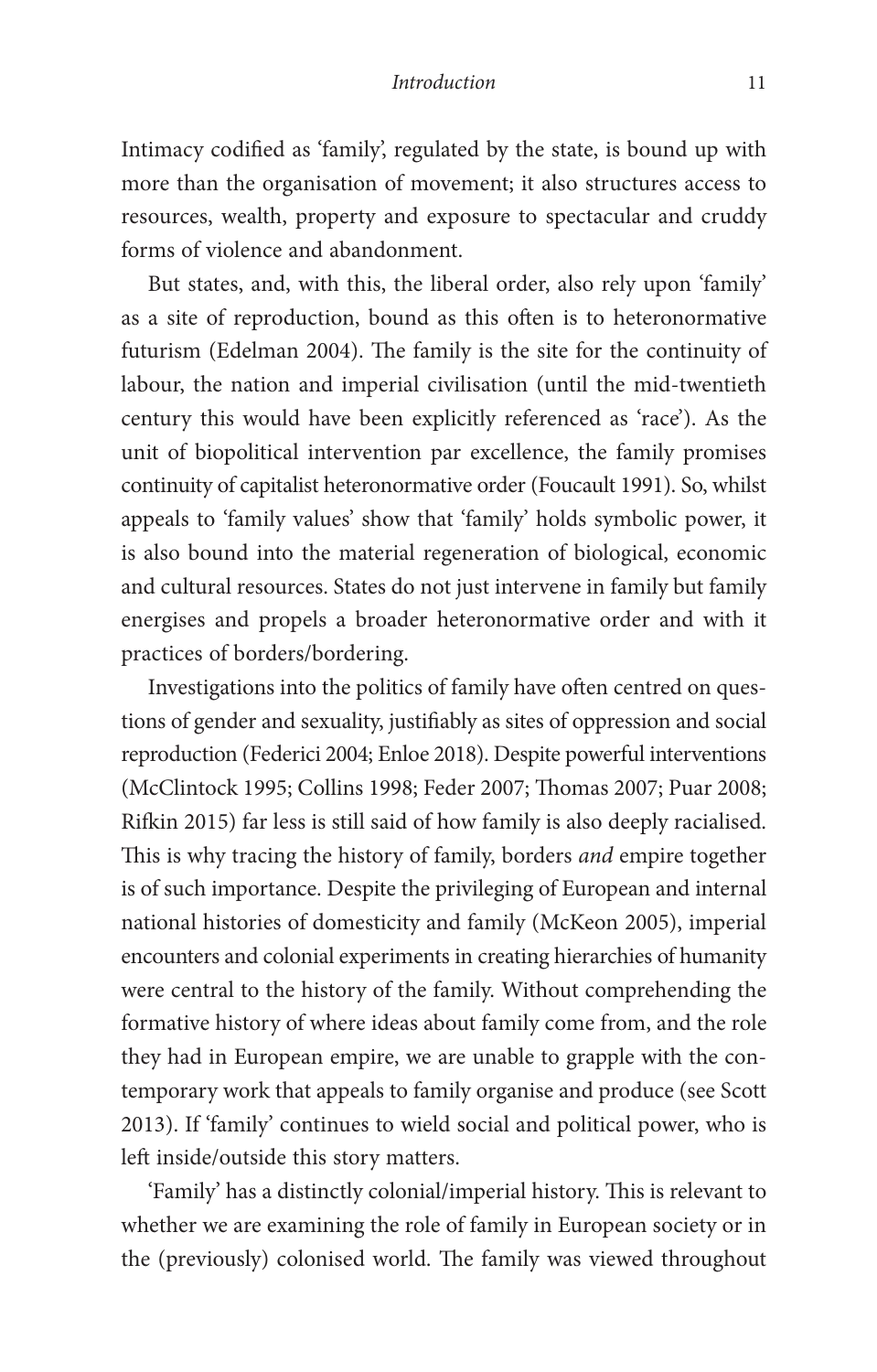the nineteenth century as the site for the reproduction not only of the nation but also of the empire (Davin 1978). Whilst states are vital in relation to the power of family, love and domesticity, as I noted above, we must remember that European states emerged as colonial and imperial before becoming national states ( Bhambra 2016 ). So, the role of the modern state in making family is always/already imperial in orientation (and only later national).

 In light of this, we should consider how claims to family, and with it, heteronormativity, are always bound to the making and unmaking of people within what Roderick Ferguson ( 2003 : 78) calls 'taxonomies of perversion'. Taxonomies of perversion were part of the spatial and temporal markers of empire. Imperial mapping of the world into spaces of civilisation and spaces of savagery was frequently premised on accounts and imaginaries of perversions from European ideals of family and domesticity (McClintock 1995; Ghosh 2006) - that is, consumptive domesticity, Christian marriage, heterosexuality and patriarchal gendered relations. Whilst this casts perversions of sexuality as a form of arrested development (Hoad 2000; Weber 2016), these distinctions were already racialised in terms of who could be properly human/modern and with it not-quite/non-human (Spillers 1987; Weheliye 2014). This was used in colonies to justify and shore up colonial dispossession, violence and subjugation (Trexler 1995). But it was also networked into metropoles with regard to who was identified as civilised and how people were incorporated into capitalist political economy. In light of this, family must be understood to play a vital role in claims to modernity and with it the capitalist heteropatriarchy central to the spread of empire ( Wynter 2003; Quijano 2007). These are not histories that are behind us; they are instead alive in the fabric of how family functions today.

#### *Family and government*

 To speak of family in relation to race-making, empire and borders, as I do here, is to demonstrate that such an analysis goes beyond the production of *symbolic* hierarchies. It is about material processes and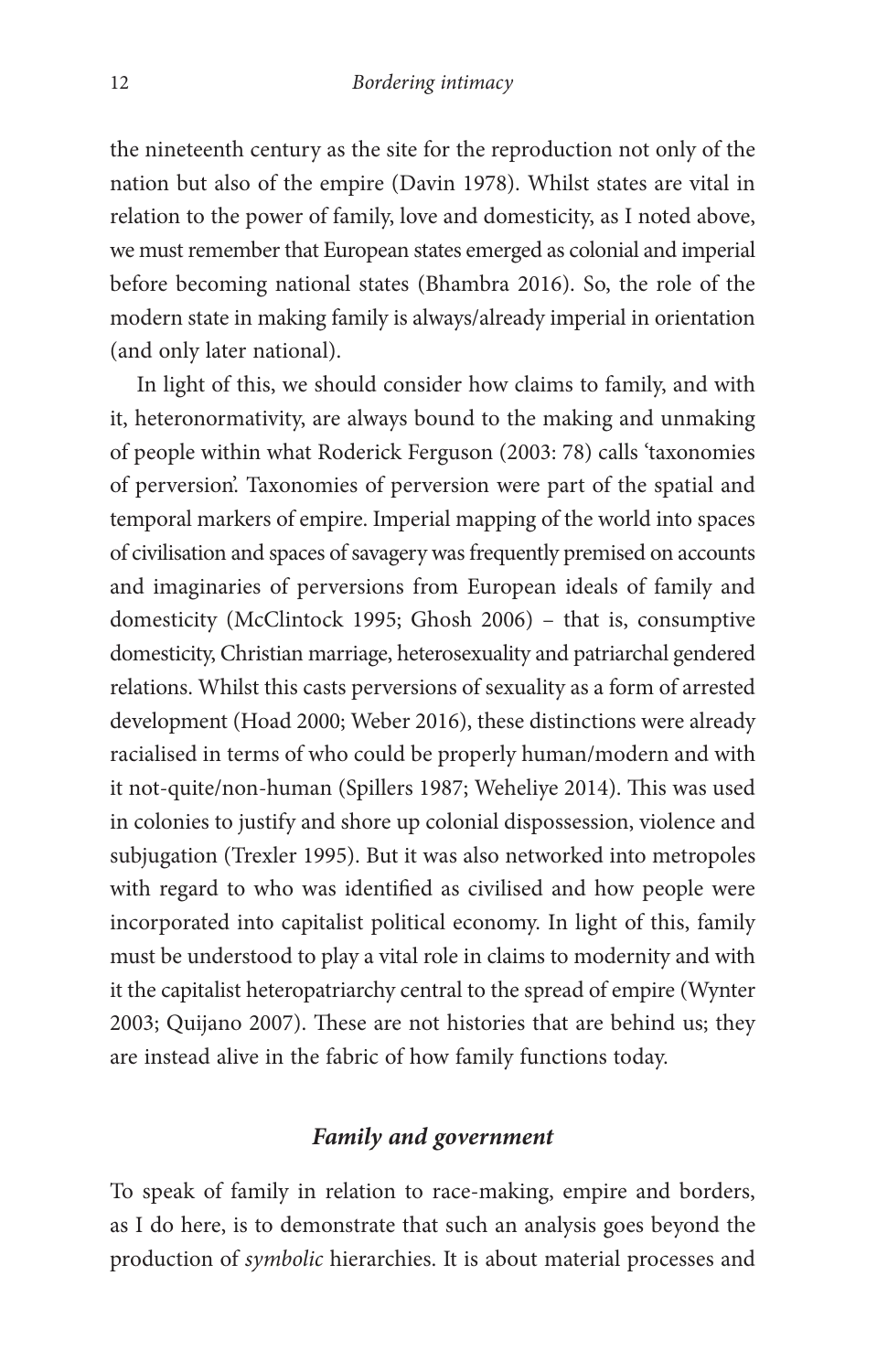#### *Introduction* 13

social organisation. In saying that intimacy and family *make* , I explore how claims to family were central to the ideology of empire and *practices* of colonial rule, of which I suggest borders and bordering are one important dimension. Claims to European domesticity and the bourgeois home not only placed people in a hierarchy of cultural inferiority, but this was also central to how they were governed, for example as bereft of humanity proper, as primed for labour, or conducive to genocide or slavery, as subjects of pacification and domestication. To Rifkin (2015: 11):

 Populations are racialised through their insertion into a political economy shaped around a foundational distinction between public and private sphere, with the latter defined by a naturalised, nuclear ideal against which other modes of sociality appear as lack/aberrance.

It is not just that 'difference' was constituted through measuring people's 'progress' towards European modernity/domesticity but that who was viewed as with/without family structured both the rationale and practice of dispossession and violence. 'Family' was not just an ideology of empire, it was part of the raw materials through which people were governed. And with this, how mobility was governed. It became an anthropological, sociological and governmental category for discovering, including/ assimilating and expunging different forms of intimacy and sociality which were different to the emerging European family (Amadiume 1987; Thomas 2007).

The point I make in this book is that we need to situate contemporary borders/bordering with these histories. Because, despite widespread forgetting and ignorance to the contrary, the management of mobility is shaped by these colonial histories of the family and empire. Borders/ bordering play an active part in the push to contain, manage, expel and include/exclude people through modern citizenship. This is not separate from but historically conditioned by empire (including categories and laws of citizenship itself). Not only do the structures of imperialism underpin how and why people move to postmetropoles like Britain, but the practices that border people and work to exclude them are directly related to the management of populations across European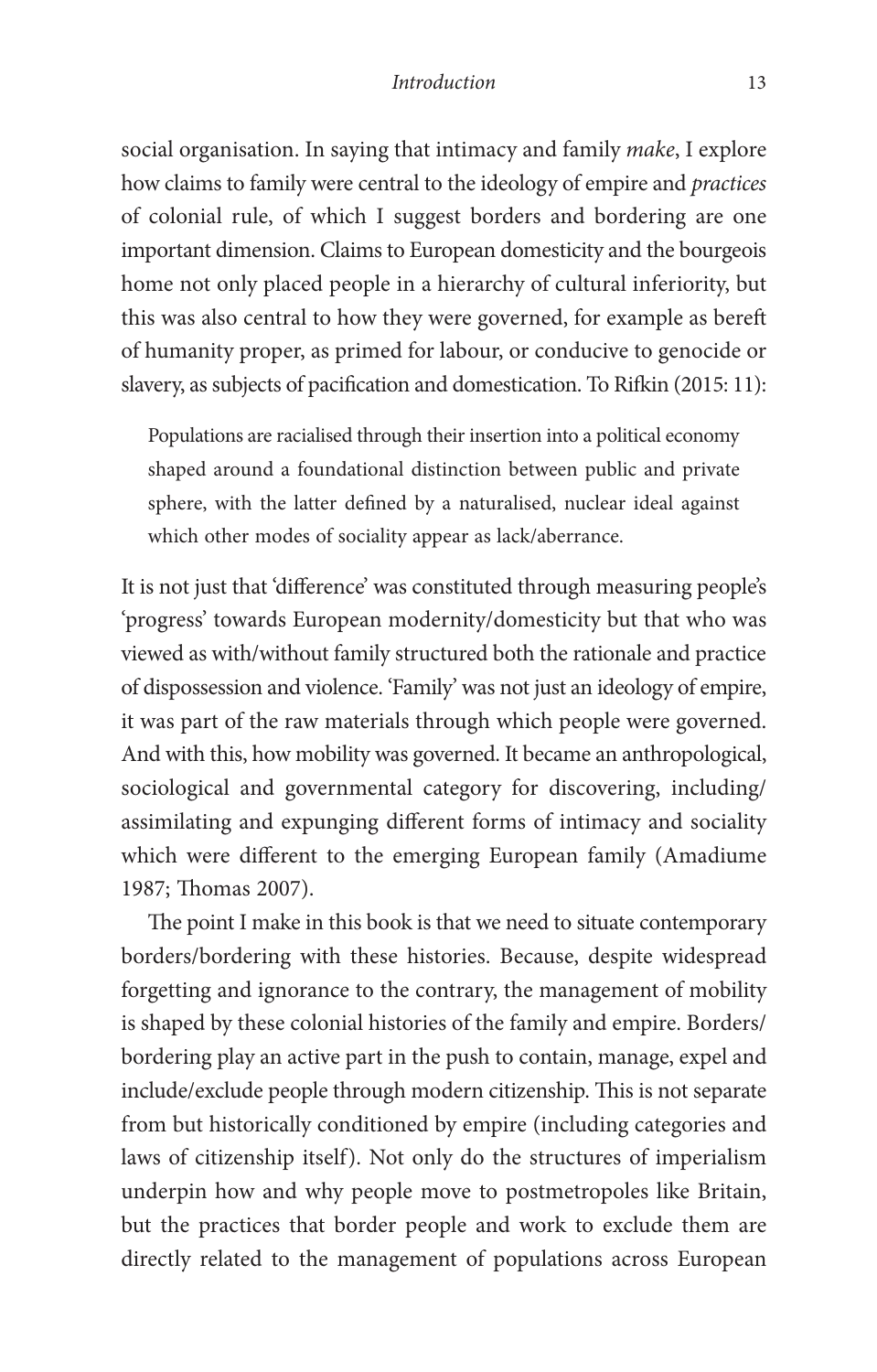empires. This is not just about keeping certain people 'out' of places like Britain but also how the wish to exclude through colonial racism is also linked to internal forms of control.

 To sum this up we might say that the role that family played in making empire is retold in border practices today. This is a broader point than merely suggesting that those who move for 'family life' are discriminated against. I go further than only looking at how people categorised as 'family migrants' are racialised and treated in places like Britain. Instead I examine how the imperial control of mobility was in part reliant upon different claims to protect or harness the family and that this structured the modern regulation of mobility. Further to this, I show how family does wider work in border regimes and in ongoing forms of internal colonisation in postmetropoles like Britain. External colonialism (in colonies) was always attached to internal colonialism (within the metropole) and this relationship intensifies through the practice of borders/bordering today.

 To recognise the continuity and changes in the way colonial and imperial constructions of family work in contemporary government, Povinelli (2006) argues that whilst liberal claims to humanity often rely on the idea that 'love is universal', such apparently neutral claims remain bound to claims of superior civilisation and empire. Whether propelled through Hollywood romance or the legal apparatus of the state, 'liberal adult love depends on instantiating its opposite, a particular kind of illiberal, tribal, customary and ancestral love' (Povinelli 2006: 226). Properly romantic love is bound to white hetero- (and increasingly homo)normative coupledom, against which other intimacy and relations are viewed as (relatively) perverse.

 Immigration law relies on sanctioning who can move on the basis of 'family life', just as citizenship law demarcates who can inherit property and rights through kinship. This has led to detailed practices of border officials attempting to document, evidence and decipher who can claim to be properly 'in love' – just as immigration law is a site for struggle over who is deemed properly familial – for example in the writing out and exclusion of polygamy from immigration law, or the writing in of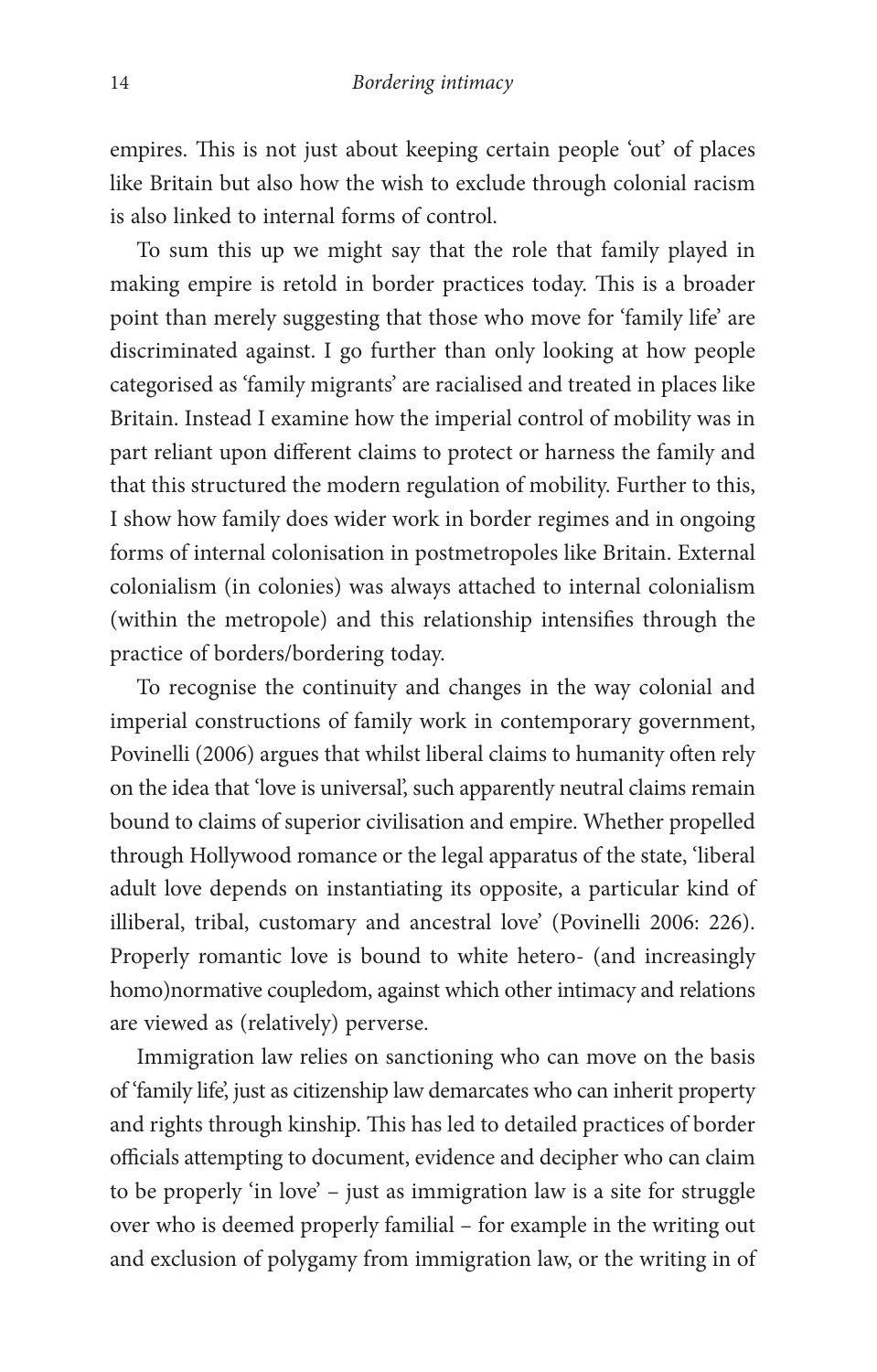same-sex marriage (D'Aoust 2018). We can trace the colonial orientation of questions of family in the way that ideas of 'sham' and forced marriage dominate debates surrounding family unification in the UK. Or how the Home Office's Operation Equal disrupts wedding ceremonies involving foreign nationals on the basis that the marriage may be one of 'convenience'. Appeals to the cultural neutrality of love work to constantly resurrect the unmarked colonial history of the European family and domesticity.

 To consider the durability of colonial rule, it is useful to consider Stoler's (2016) approach to duress. Imperial and colonial rule does not so much continue from formal empire but is readapted and repurposed. To speak of duress then is to consider reinscriptions, modified displacements and amplified recuperations of colonial rule (Stoler 2016: 27). However, colonial duress is about more than immigration law. As this book contends, border/bordering practices and the regulation of movement around intimacy and family is found in more than just immigration law, and in the policing of people with migrant status. Immigration policy provides just one tool that connects up with a myriad of other practices which attempt to confine, contain, expel and domesticate racialised movement. This is why I distinguish between the concepts of 'bordering' and 'the border' *.*

Throughout the book, I trace out how 'family' works as an ideological rationale and site of intervention that circulates through numerous areas of government – social work, counter-terrorism, citizenship policy, policing – for example in the joining up of the UK counter-terrorism strategy, Prevent, with social work and the policing of 'failed' Muslim families; or in the way that criminals prosecuted for grooming have been deprived of their citizenship; or in how ideas of childhood structure who is allowed to be a 'real' refugee. It is this broader form of racialised governance that I refer to as 'bordering'. In showing how these sites are forms of bordering, I connect the treatment of people moving as migrants to that of settled black and South Asian communities within Britain who are frequently policed as 'internal colonies' (Turner 2018). The emphasis here is on the interconnection between the racialised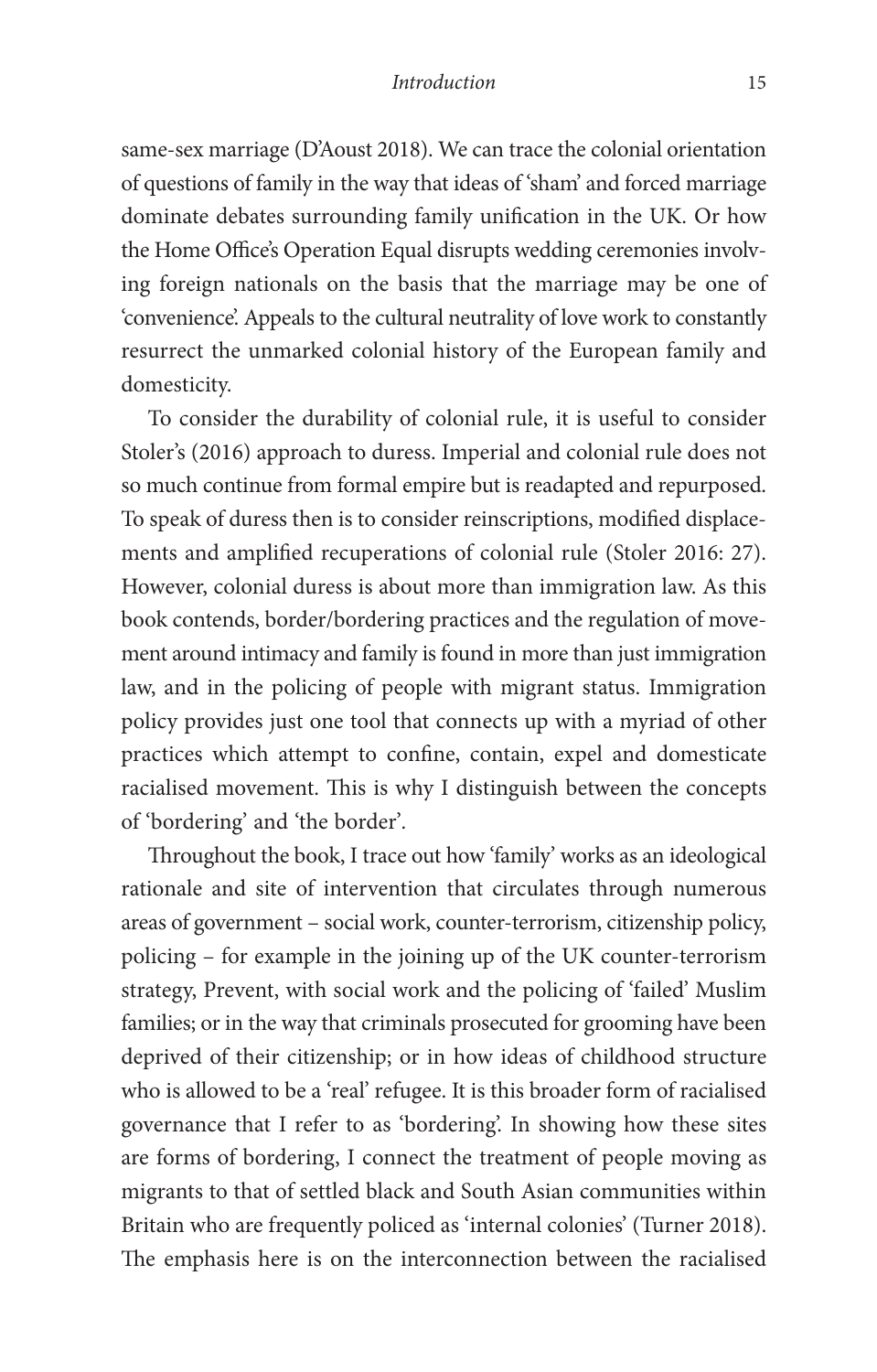governance and bordering of both 'migrants' and 'citizens'. But at the same time, there is a need to be sensitive to specific immigration practices that are focused on creating hierarchies of mobility and rights through sovereign power. Thus, when I speak of 'borders', I refer to practices which have a specific connection to immigration policy – that is, the sovereign law of a particular state with regard to migration, settlement and citizenship. When I speak of 'bordering', I refer to the broader process through which people are made 'out of place' (Ahmed 2000). This speaks to how bordering was/is constitutive of the broader push to manage populations through colonisation and the shifting dynamics of imperial/racialised capitalism, which borders play one distinct part in.

## *Violence and normalisation*

 In exploring the connection between borders/bordering and family, I am interested in how they are bound to the distribution of violence – that is, biophysical force and harm, as well more cruddy and everyday forms of structural inequality and abandonment (Povinelli 2011; Sharpe 2016). In the example I began with, my partner appeared to briefly lose her right to be counted as familial, or familial enough to travel, and this points at the wider issues of this book – how dominant notions of who is family/who is not sustains certain bodies and relationships as more or less perverse and more or less human. Whilst the dominant appeal to family is of warmth, closeness and familiarity, we also need to turn some of these affective, common-sense attachments on their head. The ongoing power of heteronormativity furnishes particular bodies and affective relations but it also excludes others who are deemed not only unfamilial but in turn unworthy/without value. This is more than organising who can *feel at home* , or who can *belong* (although this might be important). What I am interested here is how being familial – that is, with or without value – organises violence. Or, more specifically, how it energises, targets and normalises the violence of borders.

 Take, for example, the dominant construction of the 'refugee crisis' in Europe which reached a peak in the summers of 2015 and 2016. A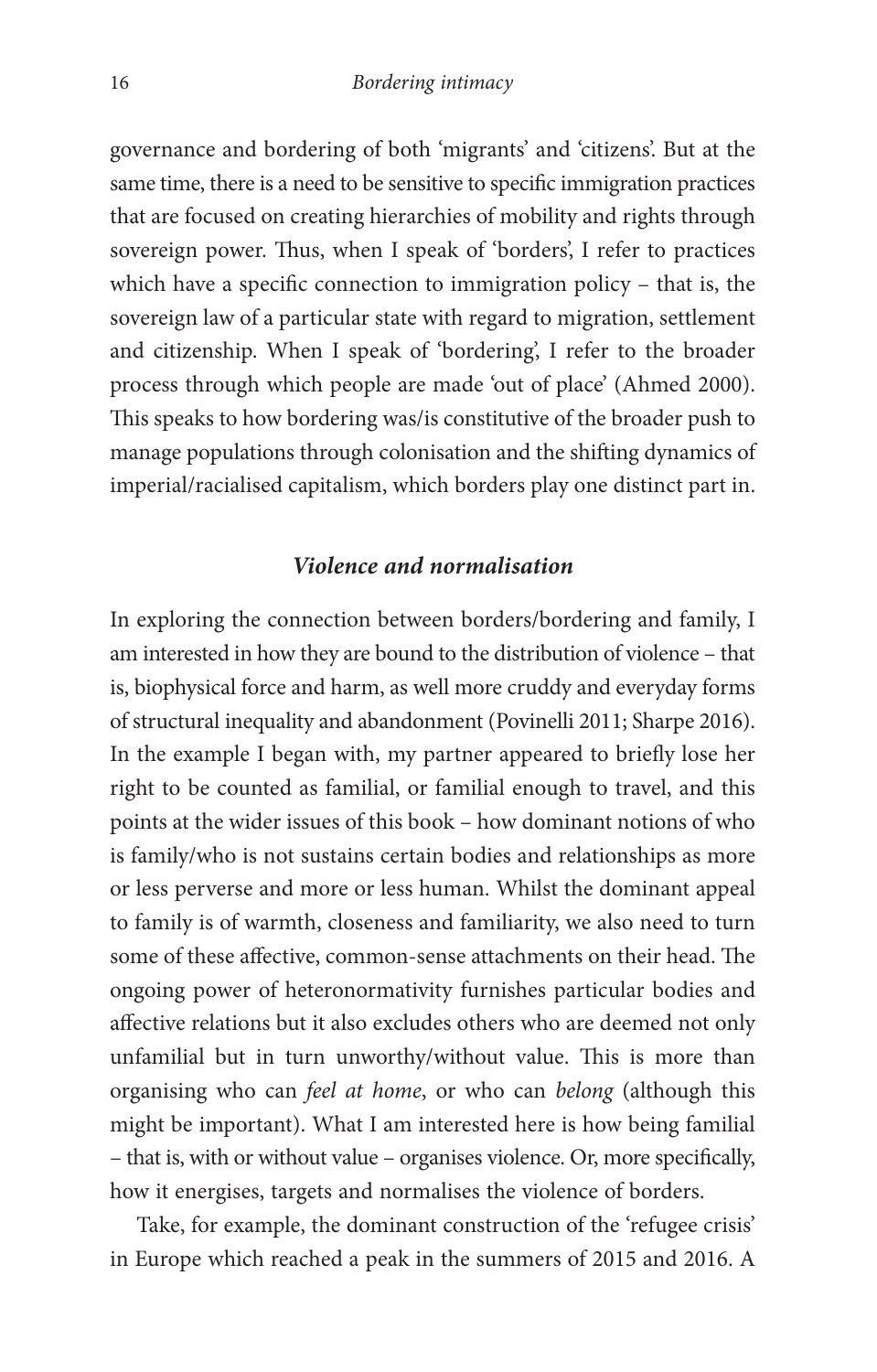common-sense refrain to justify the exclusion of refugees has been a focus on single men on the move. These men, we are told, are not 'real refugees' and neither are they real men. During the UK's 2016 referendum on EU membership, one of the dominant images of the 'Leave' campaign was Nigel Farage (at the time leader of the far-right anti-immigration party UKIP, and subsequently leader of the Brexit Party) standing in front of a poster of predominantly male asylum seekers walking through Slovenia. The words 'breaking point', plastered over the image, further revealed the threat of race instilled in this moment. When asked in 2018 if he regretted the use of such imagery, Farage questioned where 'all the women and children' were in the picture. To Farage, these were just men: 'Where were the old people?' he remonstrated. 'Where were the disabled people? *These were not refugees in any classic sense*' (BBC 2018a, my emphasis). The unmarked appeal to family here does vital political work to dismantle and make the (inter)national rights of refuge/ asylum. We learn that 'real refugees' are not single brown men. Real refugees are 'victims' and 'families' (and, we assume here, whiter, heterosexual families). Single brown men are 'migrants', calculating economic migrants. If they were real refugees and real men, as the refrain goes, why did they not stay and fight in Syria, or Eritrea, or Libya (see Elshtain 1987)? For 'stay and fight', read protect their women folk, motherland and children as a real father would. Here the 'unreal' refugee/migrant is first presented as devoid of family - as a 'failed father' - and then presented as a racialised-sexualised threat to Europe (the danger of the single, male migrant).

This only makes sense once we are able to excavate how colonised populations were already posed as being unable to do family properly, and how family was tied to claims of modernity, humanness and civilisation. Moments such as this replay key imaginaries of empire, such as the threat of the 'black peril' (McCulloch 2000), the hypersexuality of the Orient (Said 1978) and the need to protect and foster the white family at all costs from savage hordes. Such demarcations and imaginaries are of central importance because they organise not just the abandonment of bodies and people (to camps, indefinite waiting, deportation or death)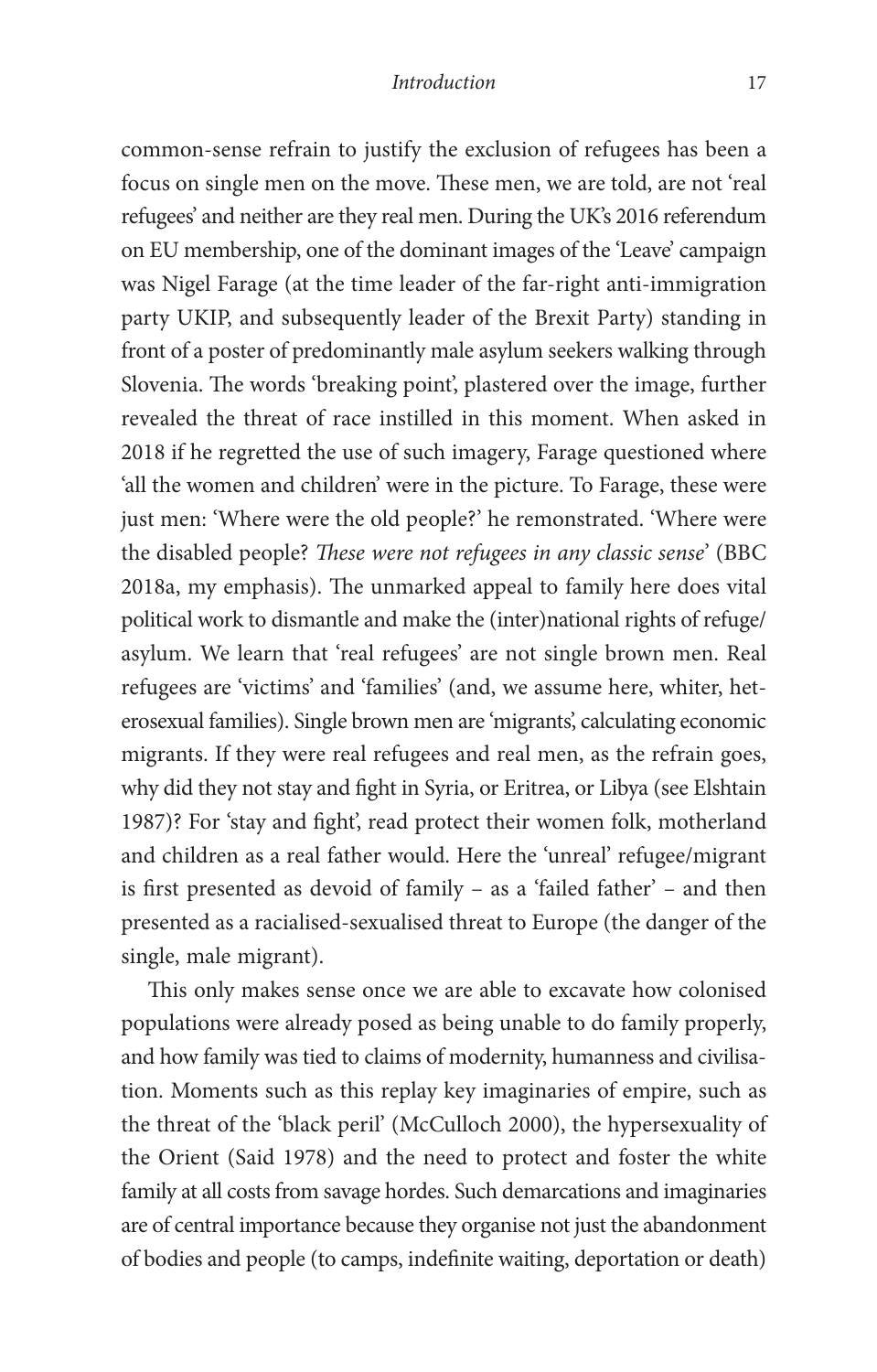but normalise and hide the function of race through an appeal to family values.

 In light of this, this book is engaged in both examining how borders and claims to family are brought together to violently exclude, but also investigating the work that family does to normalise and build the conditions of this violence – that is, to (re)produce sensibilities and orientations through which empire is both remade and hidden from view. We should remember, as I stated above, that love and family *make* . They were central to the building of empire and with it connected to acquisition of territories, dispossession, accumulation, the regulation of mobility, processes of civilisation and domestication. Equally, they continue to make today in ongoing distributions of violence and government in Britain and beyond. Here this making must be understood in terms of how borders work to delimit, refuse, expel and exclude people as unfamilial, but also how appeals to protect 'proper family' (often heteronormative and white) energise and rationalise borders both within and beyond the state. As feminists have long demonstrated, appeals to family are so powerful because they are *naturalised* and deemed 'outside of politics', this is why it is so vital to challenge and monitor the political work that claims to family enact.

 Whilst one of the central claims I make is that family makes borders (and vice versa), family can also work as a site of powerful contestation and struggle. Because it has social and political power, claims to protect family can be used to make rights claims, to contest imperial repression and dehumanising violence (for 'home' and resistance see hooks 1999; Beckles-Raymond 2019; and also Turner 2016). In such struggles, a claim to family may rehumanise subjects by appealing to the dominant frame that 'family matters'. An example of this might be campaigns to stop the incarceration of irregularised migrant families and in particular children in British detention centres such as Yarl's Wood, or the separation of families through deportation regimes in Europe and North America. Appeals that families should not suffer can often work to contest (however momentarily) the racialised practices of detention, deportation and exclusion. On the one hand, we need to stay attuned to how appeals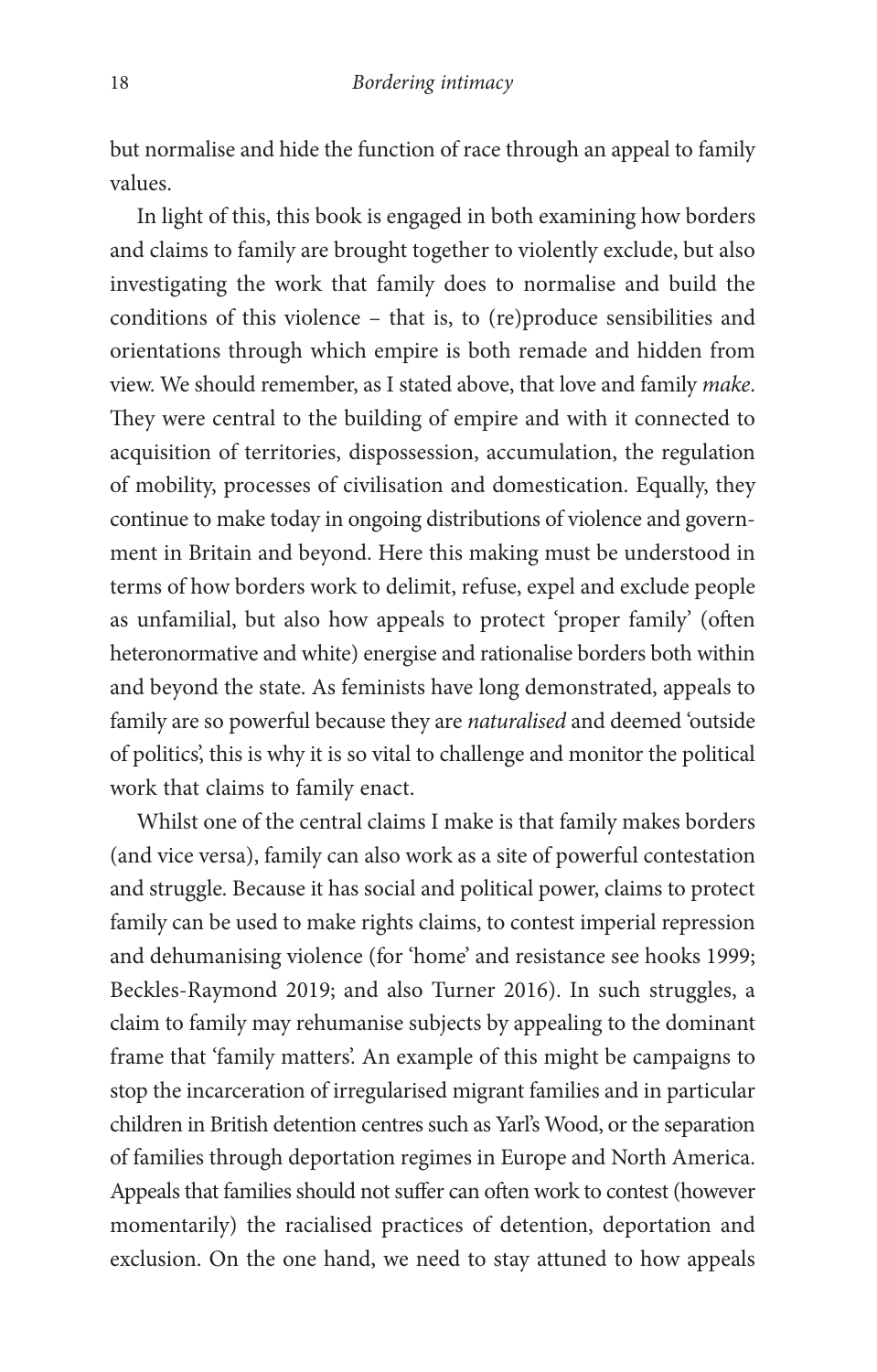to family can be unruly and work to contest violence; on the other, we also need to investigate the limits of this type of contestation. At what and at whose expense does the protection and inclusion of some as 'family' come?

 It may be the case that the 'inclusion' of subjects or the extension of rights through appeals to family work to 'reify the contours of legitimacy' (Puar 2008: 126) of existing practices of exclusion and violence, such as citizenship and the colonial-racial state. But struggles might also leave traces and possibilities of more radical alternatives and less racially charged, colonial and heteropatriarchal capitalist futures. Throughout this book I try to demonstrate what a colonial reading of 'family' does to reveal the limits of such contestation, whilst recognising the way in which intimacies, dependencies and kinships sustain communities and often give rise to practices of survival within colonial rule (see, for example, hooks 1999, 2008; Rifkin 2015).

# Researching bordering intimacy

 In exploring both the continuity and reworking of imperial sensibilities and colonial practices of rule into contemporary Britain, this book is dedicated to a particular approach to history. This is in many ways a 'history of the present' (Foucault 1984). I am interested in tracing where ideas, knowledges, practices, discourses and structures that shape the present emerged from and how their orientation and function may change or stay relatively continuous. For example, how knowledge of 'family' was produced by elites, from anthropologists to colonial administrators in the nineteenth century and how this (dis)connects with ideas of the family today, such as in border agents' monitoring of family visas, or the monitoring and safeguarding practices of social workers. This is broadly about how certain ways of doing, thinking and being became entrenched within modes of power and rendered *normal*  (Walters 2012: 120; on colonial archives see Arondekar 2005). One way of exploring such a history is through law, and the way the law builds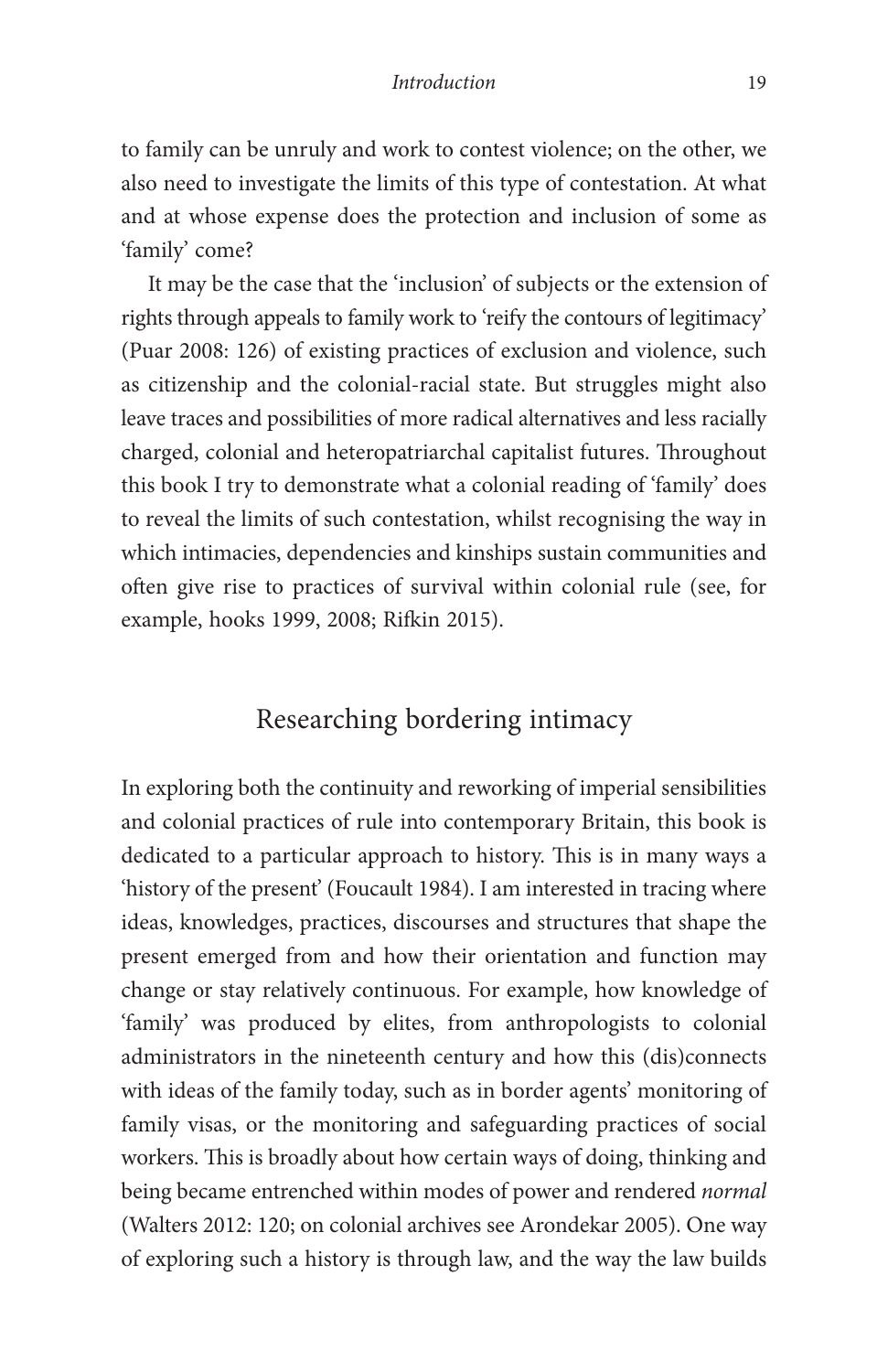and collapses subjectivities, relations and bodies across time and space ( Dayan 2011 ). An example of this is examining how colonial ordinances and acts of parliaments circulate across imperial space and how the law today builds and resurrects this architecture. Such an approach underpins much of the archival work in this book.

This is not solely a history of knowledge but also of practice. I trace where practices (which can also be legal practice) emerged from and what this tells us. For instance, in examining the history of borders/ bordering, I look at both the historical context through which the regulation of movement emerged (as a logic of government) but also where the specific practices that are used to govern people today – such as photo IDs, deportation and port inspections – came from ( Ballantyne and Burton 2009). This reveals important material histories which in turn help us understand the orientation and functions of these practices today. It matters that we can trace the history of the passport and photo surveillance to the containment and ownership of slaves or the policing of indentured labourers (Browne 2015). This connects with how the exclusion of certain bodies and not others is organised through these practices today.

 Revealing both the will to govern and the practices used to govern teases out in detail the shaping of modernity through colonialism in ways that are not always adequately addressed by work that focuses solely on issues of representation. Tracing where representative practices regarding race, gender, sexuality, class came from is of vital importance. These practices include orientalist imaginaries and inferior representation of body, mind, culture and so on (such as I sketched out above with regard to male asylum seekers). But I also want to supplement these histories by showing how tools, strategies and practices of rule and law emerged under imperial and colonial governance and how they are reused and resuscitated in Britain today, for example in the deprivation of citizenship or the use of marriage law to ratify legitimacy.

The analytical approach that I take throughout this book is equally indebted to feminist historiography (Stoler 2002, 2006) and feminist and queer geopolitical approaches to intimacy (Gopinath 2005; Lowe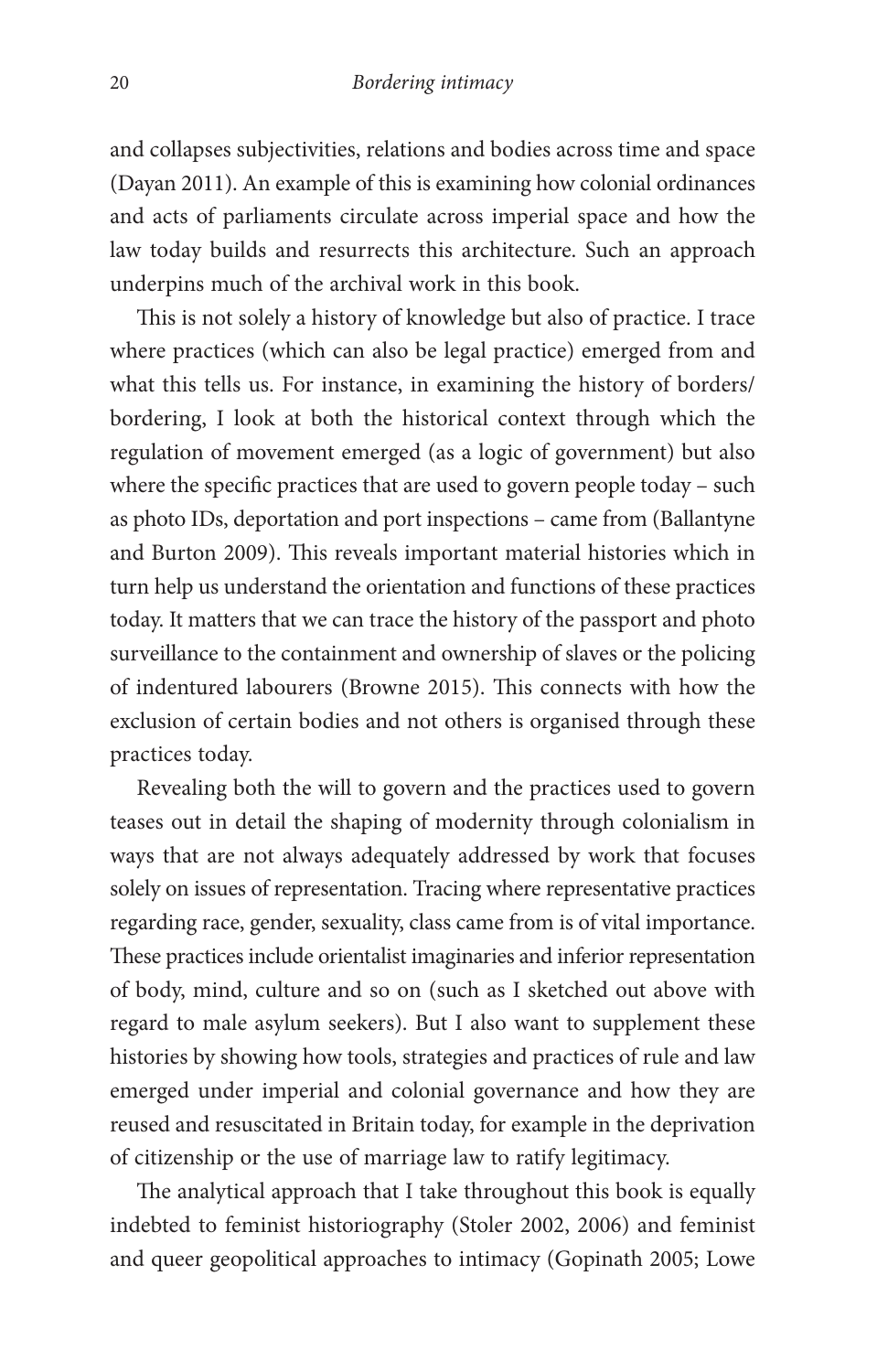2015; Pain 2015; Peterson 2017). There is an obvious connection to the intimate that runs through these pages: that intimacy and with that love, family, proximities and the innermost are always sites for the (re)production of power, and for the control and management of order. This follows from the most searing challenge of feminists to acknowledge that the personal is political.

 Whilst this work is inspired by key debates in feminist and queer approaches to intimacy and family (Barrett and McIntosh 1991; Bell and Binnie 2000; Peterson 2014a), I put this into conversation with postcolonial and black feminists such as Elizabeth Povinelli, Christina Sharpe and Hortense Spillers, as well as scholars working in international politics on questions of international order and violence (Kaplan 2005; Owens 2015). Bringing this work together means better understanding the role of family with regard to the reproduction of government and the liberal international order (i.e. the intimate, the biopolitical and the geopolitical), and the very colonial and imperial and racialised roots of this role.

Drawing inspiration from Lisa Lowe (2015), I treat intimacy as an approach to historical and contemporary enquiry. Intimacy can work as a method that helps to collapse commonsensical approaches to space and time. Intimacy can help us explore and think in terms of circulations, for example the circulations of ways of doing, thinking, logics and rationalities that bind seemingly disparate and distant places, bodies and practices together. Intimate connections can make the past appear into the present. Thinking through the intimate in terms of time also helps us make geographical connections, from the globally distant to the proximate (Lowe 2015: 18). This helps us to recognise how processes such as slavery in the Caribbean, or the organisation of indentured labour in Tamil Nadu or South Africa, were not somehow separate but integrally bound to social, economic and domestic life in Britain and other spaces of the Empire. Intimate markers and connections remain – they remain in relations, ruins, and in structural connections, economies and modes of thought (Stoler 2016). These remains are important because they challenge the liberal push to divide time and history into the nation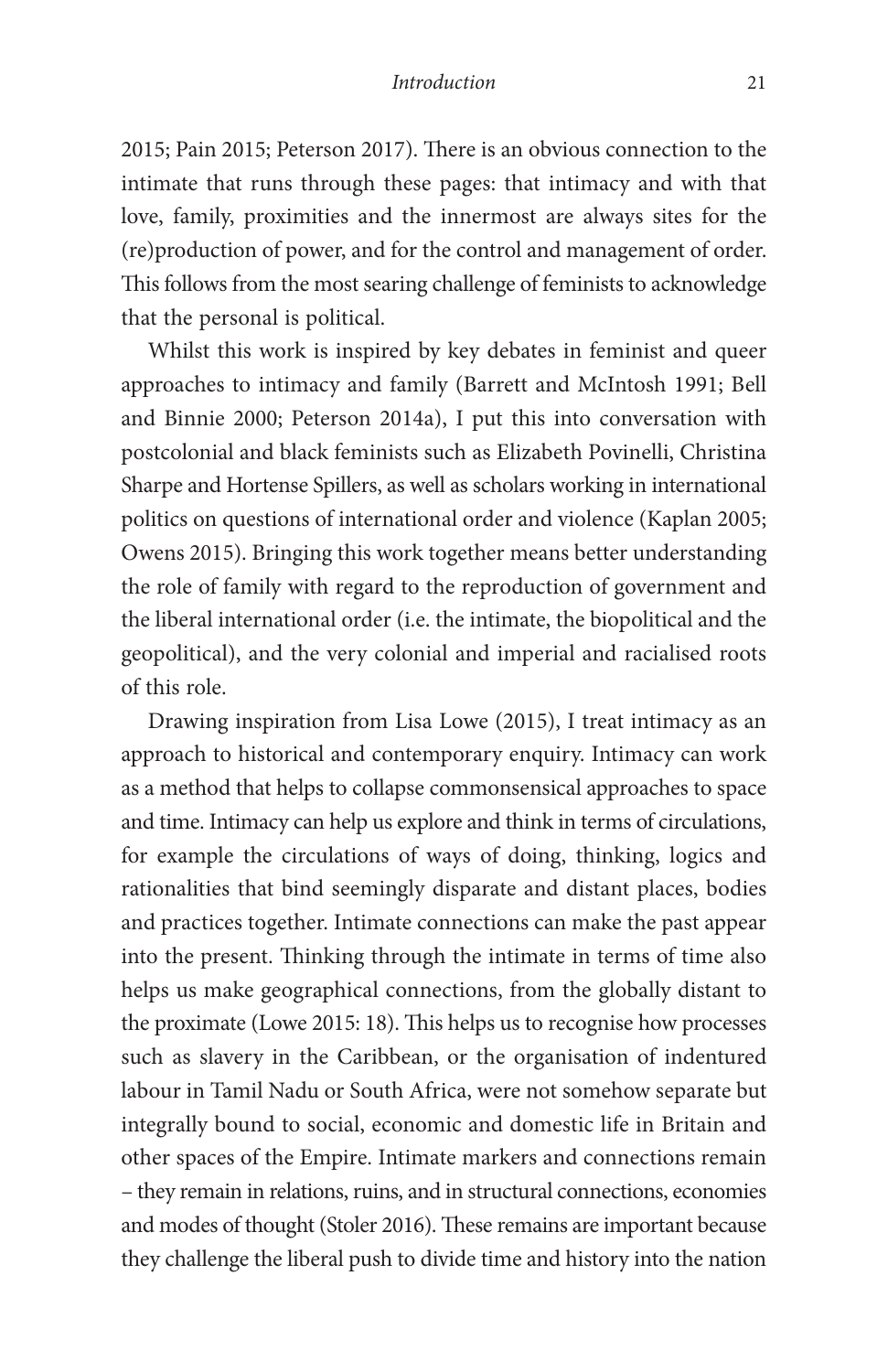state (Lowe 2015: 19; also see Ballantyne and Burton 2009). Equally, by following the circulations of ideas, logics and practices, we are able to explore connections that work across areas of government – welfare, policing, counter-terrorism, immigration – that share familiar characteristics and would otherwise be obscured.

One element of using intimacies is connecting what are often termed 'macro' processes of state formation, colonialism and geopolitics with processes of the everyday and the mundane (Legg 2010; Guillaume 2011 ; Smith 2012 ). Once we start exploring the joining up of processes and exploring what is connected up in the meeting of family and borders, we can explore the different social and political sites in which power is reproduced. Here I am interested in examining how seemingly disparate processes, such as popular culture, exhibitions, images, narratives, novels and emotions, work to reform and energise dominant ideas about family, race, borders, and thus play a powerful role in mobilising and normalising forms of rule, practices of the state and legal apparatus. Thinking in this joined-up, circulatory way is useful for exploring where borders go and what they do, as well as how 'family' emerges to condition and propel these forms of rule. For instance, I examine how photography exhibitions connect to the global/humanitarian response to mobility, or how drone strikes in Syria connect to the criminals tried for child sexual exploitation offences in Rotherham, how popular 'confessional' novels are linked to white nationalist appeals to protect the 'real' white family, or how the policing of sham marriage connects to the UK counter-terrorism strategy Prevent. This matters, because studying law, policy and institutional arrangements only gets us so far. We miss out on the broader cultural landscape in which these processes operate and certain ways of doing and thinking become normalised and connected. Equally, only studying the everyday, representational or mundane fails to show how rule operates with regard to the apparatus of states and global/international order. We thus need both. Thinking through intimacy and circulations gives us that.

 Amidst these broad methodological commitments within each chapter I also develop and draw upon different research methods. Whilst archival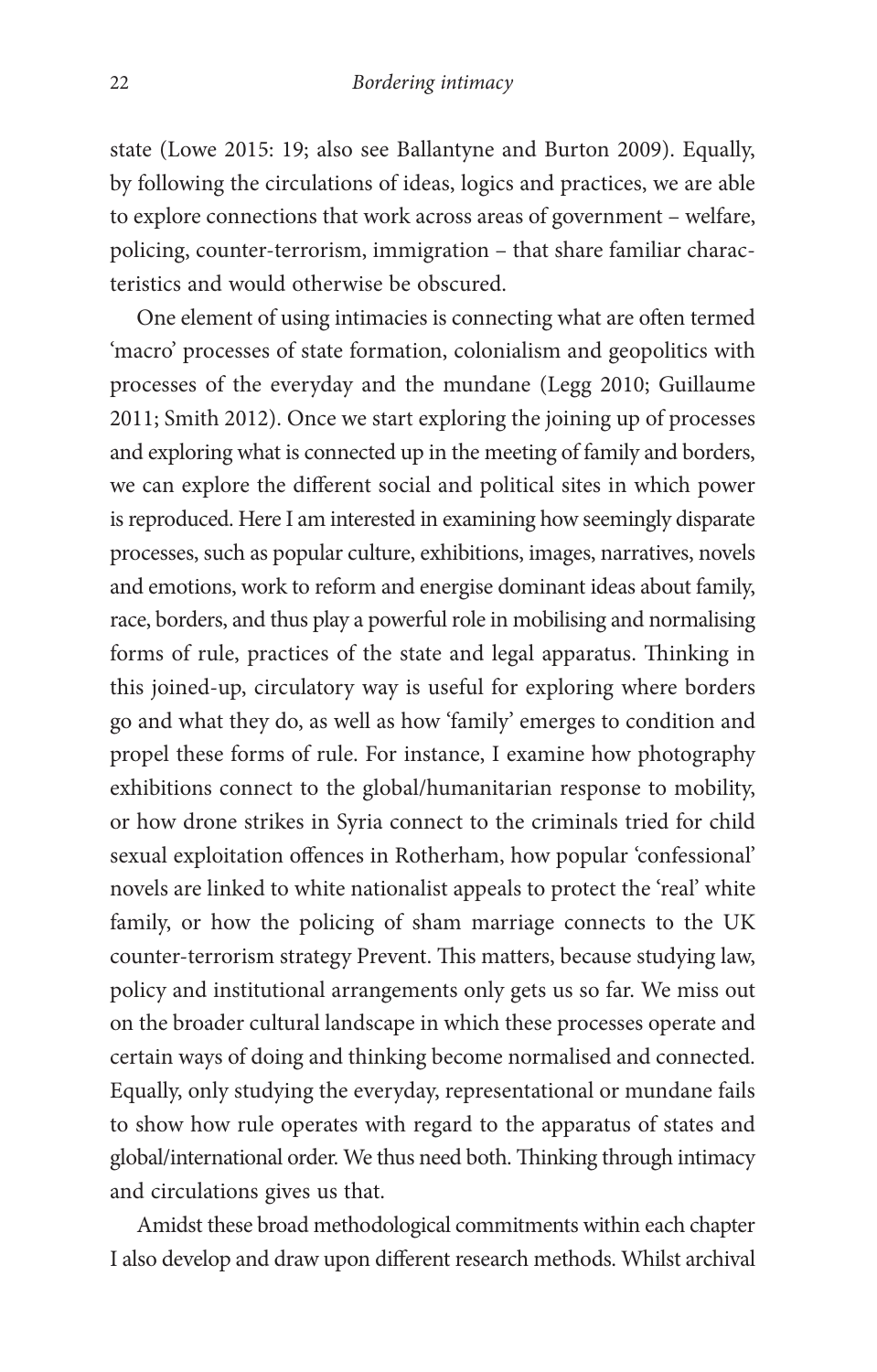research of the sort I explored above underpins this work, this is supplemented with discourse analysis, intertextual reading of documents, institutional analysis, visual analysis, ethnography and interviews. The use of a range of methods is propelled by a desire to trace the multitude of sites through which government occurs and with that the way that ongoing modes of colonial violence are accepted and distributed. Rather than spending time justifying and explaining the methods used in the main text, I have offered endnotes, where relevant, to expand in more detail on how the evidence was gathered and analysed.

### Book structure

In order to take up this task, this book is arranged into two parts. The first explores in more detail the conceptual and historical trajectories that bring family and borders together through empire. The second examines the relationship between family and borders in contemporary Britain and with this, the duress of colonial rule. I first set out the mutually entangled history of family and borders under formal empire (chapters 1 and 2) before examining how different borders/bordering operate in the UK. The second part of the book is organised around tracing three different forms of borders/bordering and their colonial orientations, what I call 'intimate borders' ( chapter 3) ; 'sticky borders' (chapters 4 and 5); and 'visual borders' (chapter 6). The final chapter (chapter 7) examines strategies and forms of resistance that have worked to contest colonial bordering, in social movements but also in creative activist projects.

Chapter 1, 'Domestication', further asks how we can understand the relationship between family, borders and empire. I argue that turning towards an analysis of domestication helps us understand how 'family' is situated in relation to state formation, the organisation of violence and the control of movement. Whilst the modern state has always been orientated towards domestication (pacification and producing [dis] order), this has always been a colonial and imperial project. It has a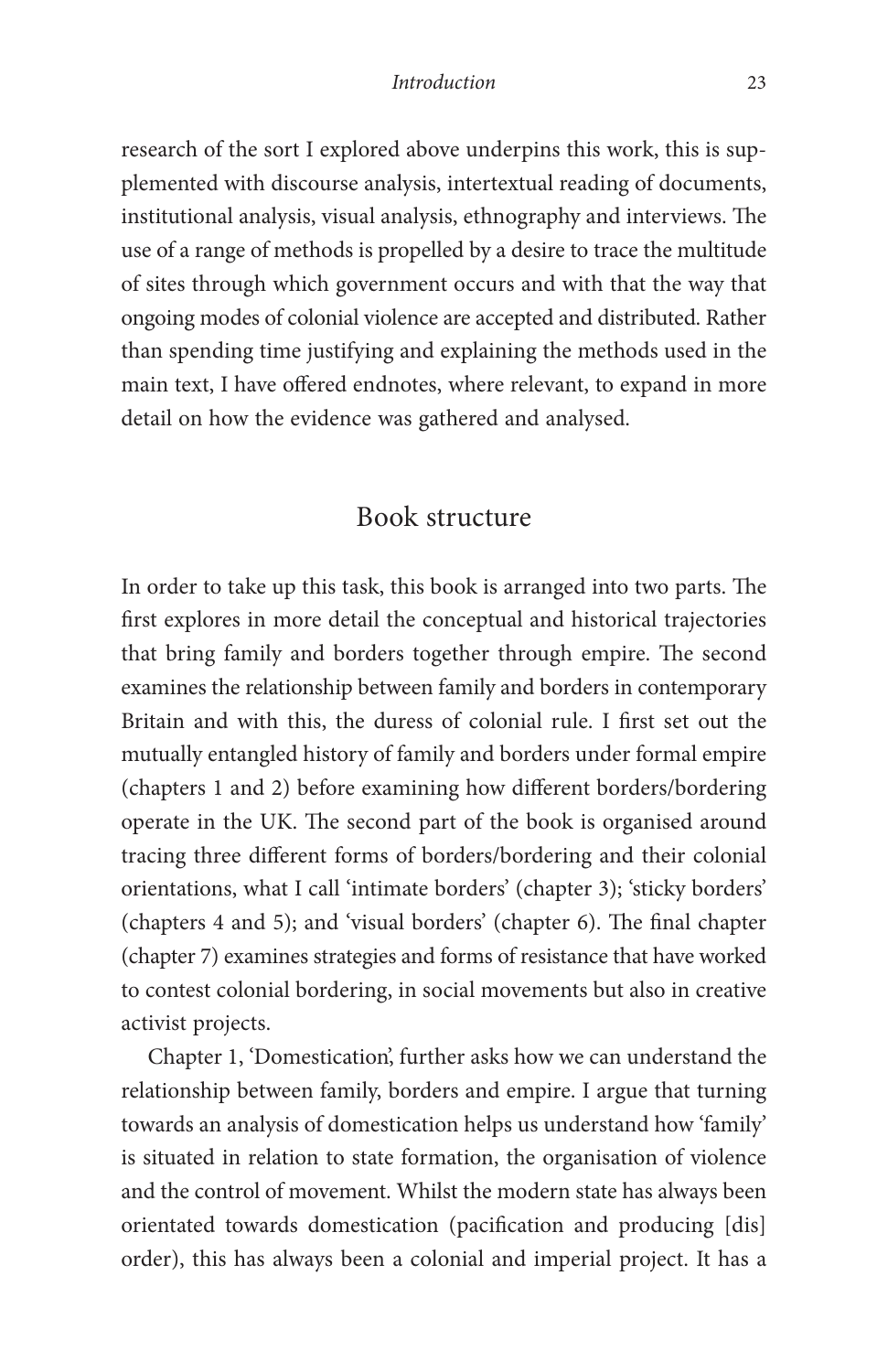colonial/global rather than national history. Domestication here relates to the order of the domus – the household, home and family – just as it relates to the means of dominating the unruly and the uncivilised (McClintock 1995; Owens 2015).

To fully flesh out my approach to domestication and its colonial/ imperial orientation, I turn to an analysis of the figure of Bertha Mason in Charlotte Bronte's *Jane Eyre* (Amadiume 1846). This nineteenth-century novel provides a rich site to both study the material traces of Victorian Empire and to theorise the role of family and borders. I do this by examining the treatment of Bertha, who is confined within the attic of Mr Rochester's English manor house. I ask how might we understand Bertha to be domesticated. Through drawing together a literature on government, domesticity and coloniality, I show how she is 'bordered' within the attic (and later abandoned to die) because she is both bereft of and a threat to 'proper family'. Here I develop a clearer connection to the work of postcolonial, decolonial and black feminists and the role that family had in empire-making (Amadiume 1987; Spillers 1987; Povinelli 2006; Lugones 2008). I propose that we should understand the role that family has in terms of organising *development* , *dispossession* and *control* .

Drawing upon the theory of domestication I outline in the first chapter, chapter 2, 'Making love, making empire', takes up a history of family and borders across the British Empire from the early nineteenth century. It traces how family was central to the development, dispossession and control of colonised populations. This chapter shows that whilst family was fostered and promoted for the coloniser, the destruction of kinships through territorial acquisition, imposition of labour markets and colonial war was constantly justified because non-European/colonised people were deemed 'undomesticated'. In contributing to a history of borders/ bordering, this shows how nascent practices of borders/bordering formed around the management of undomesticated movement – that which either ran counter to the expansion of the state, emergent imperial capitalism or the racialised-sexualised order of the colonial administration. Here we can understand how family connected up with the management of mobility. Notions of family could rationalise containment and sedentarism, just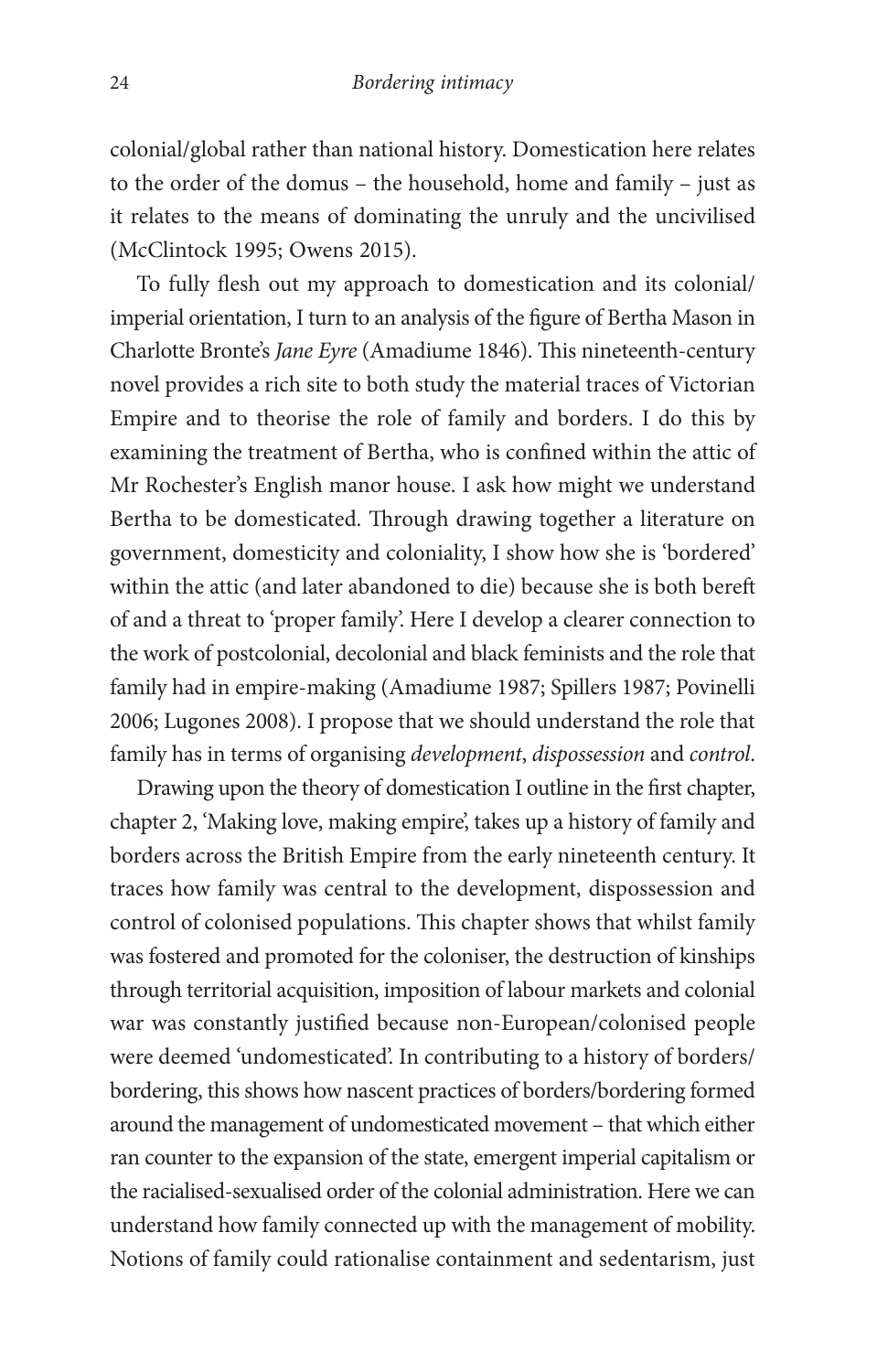#### *Introduction* 25

as practices of expulsion and restriction were justified on the basis of the threat of interracial intimacies and the dangers to (white) family life. In this chapter, I begin to demonstrate that what we have come to know as immigration policy/law was experimented with in the control of movement across imperial space (particularly in settler colonies), before being entrenched in the metropole from 1905. I then show how immigration law worked to arrange intimacies of those moving to Britain around different taxonomies of family/perversion throughout the mid-to-late twentieth century.

After teasing out the conceptual framework the book rests upon in chapter 1 and the more traditional historical background in chapter 2, chapter 3 , titled 'Shams', evidences how colonial logics and hierarchies are adapted and resuscitated in the present. It analyses the discourse of 'sham marriage' in the UK as a site of colonial duress. Sham marriage became an increasingly prominent issue in immigration policy throughout the 2000s, with elites and immigration 'experts' attempting to limit the number of people able to claim a right to settle in the UK as a 'family member'. This chapter first traces the racialised-sexualised coordinates of debates around sham marriage, debates which I show mirror discussions about the evolutionary hierarchy of marriage and family forms under the British Empire (who could be family/who was perverse). I thus ask: what is it to be a 'sham'? And what does the sham *do*? In the UK what has driven family migration restrictions has been a dual anxiety surrounding marriages of 'convenience' (i.e. for the benefit of immigration status) with concerns about deviant kinship practices such as polygamy, forced marriage and so-called honour killings, which are predominantly tied to Muslim communities.

 I show how debates around shams link up with the wider history of bordering across empire, which I call 'intimate borders'. What has propelled this 'intimate bordering' has been a particular figuration of the 'unintegrated woman'. Intimate bordering tries to capture and govern the unintegrated woman, who is both at risk and risky. The last part of the chapter investigates how concerns about shams (sham marriages, intimacies or families) have increasingly been cast as both a national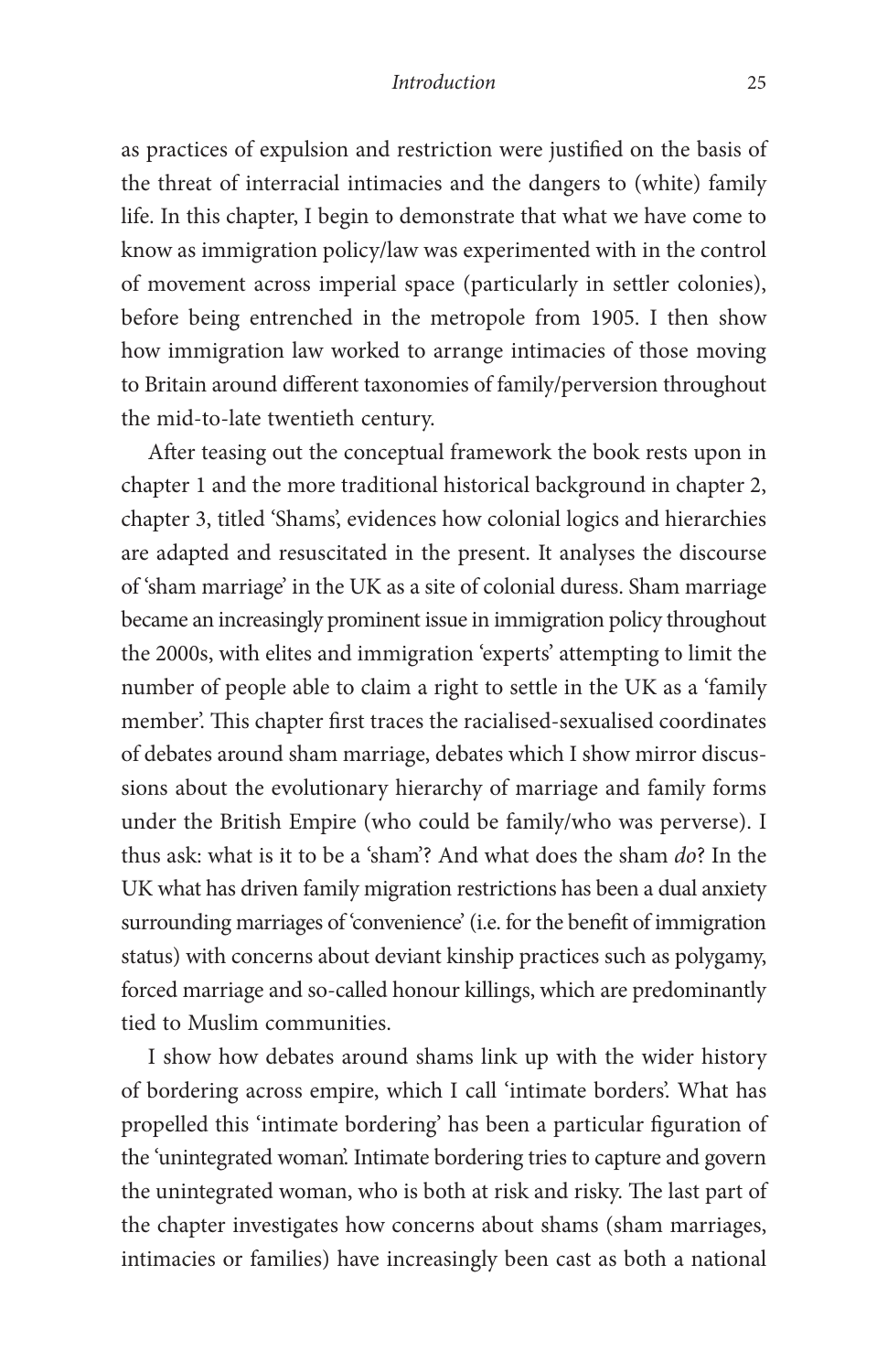and civilisational threat by their inclusion in counter-terrorism strategies prompted by the War on Terror. Since 2010, Muslim families have been increasingly subject to intimate bordering through the UK Prevent strategy, such as in the intervention of social workers into 'radicalised homes'. What this tells us is that imperial and colonial categories of 'modern' or 'backwards' forms of family life are reinscribed into the present day through often mundane practices of government – from family migration visas and integration strategies, to safeguarding in social work.

 Following on from this, chapters 4 and 5 focus on how claims to protect 'real family' can create borders and in doing so rationalise and justify certain types of violence. In chapter 4, 'Monsters', I examine the commitment made by the Home Office in 2016 to deprive of their citizenship subjects convicted of 'street grooming'. Deprivation of citizenship has increased in use since 2002 and intensified from 2010, often targeting 'suspected terrorists'. In this chapter I use the threat of deprivation to explore how borders 'stick' to certain bodies and populations (and not others). Borders appear to stick to some people even when they have settled/formal rights of citizenship. The effect of this is turning 'citizens' into 'migrants' who can be deported and killed with impunity. I explore what conditioned the move to deprive criminals of their citizenship and explore how street grooming has been made into a particular type of monstrous act. The chapter traces how the monstrousness of this crime relates to the way this violence was posed as a racialised-sexualised threat against 'white girls' by 'Asian men'. If chapter 3 examined the figure of the at risk/risky unintegrated woman, chapter 4 examines the politics of the deviant/hypersexualised black or Asian man. This familiar colonial figure animates numerous sticky bordering practices in the UK, from deprivation of citizenship, to the assassinations of 'terrorists' at the end of RAF drones, to the policing of gangs. I argue that in promising to violently deprive 'grooming' criminals of their citizenship, the British state is partaking in a white nationalist fantasy to secure and protect the 'real' (white) family against all odds. Borders do not just intervene in the intimacies of populations. Claims to protect, sustain and foster family also work to energise and animate borders.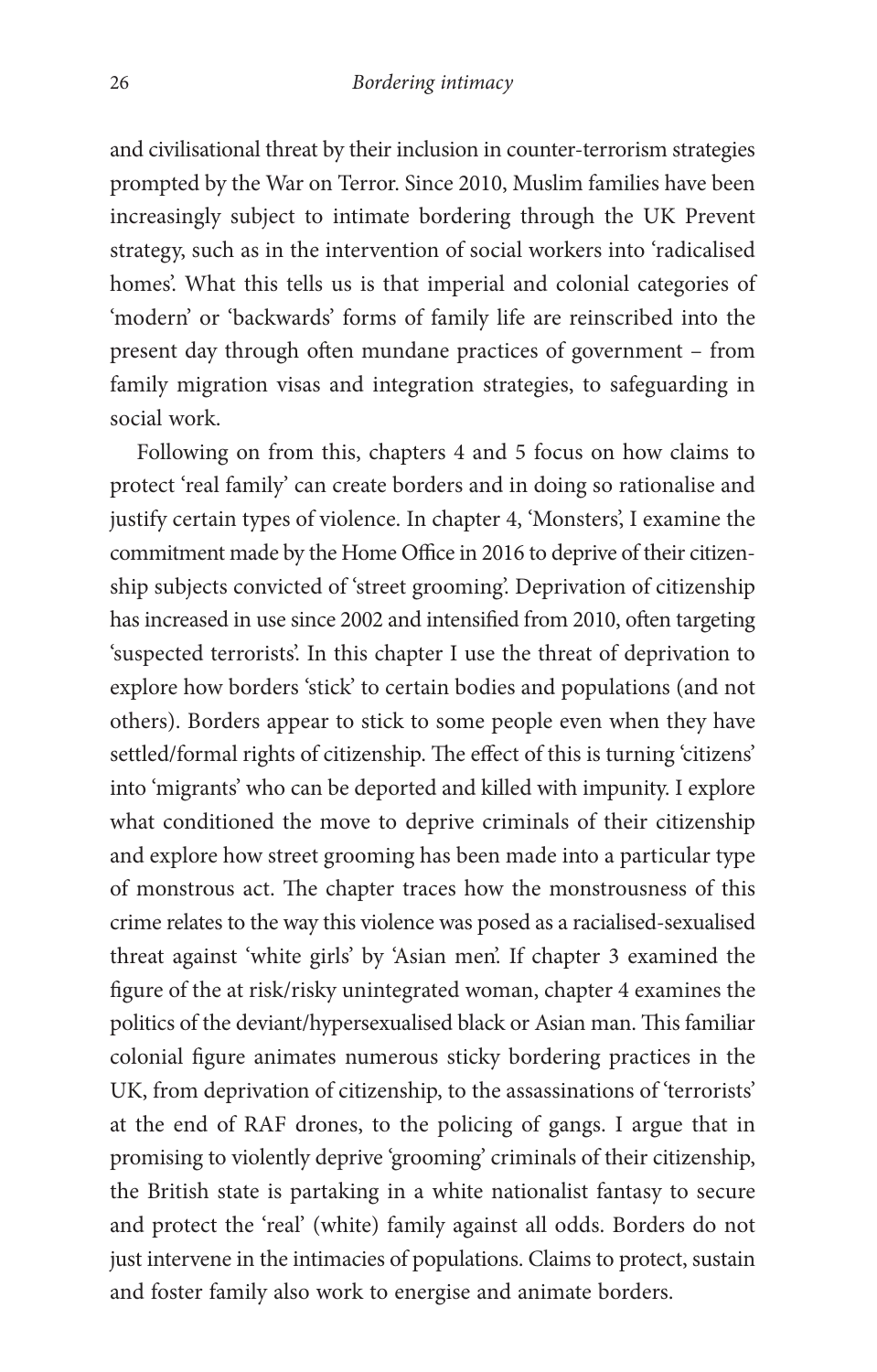Chapter 5, titled 'Deprivation', continues the discussion of sticky borders by examining what acts of deprivation tell us about postcolonial citizenship in places like Britain. The push by the British state to expand the terms of deprivation and denaturalisation has the effect of making large numbers of British citizens deportable. It makes populations who had settled rights subject to authoritarian immigration laws which target migrants. Whilst use of authoritarian security practices like deprivation of citizenship, detention and deportation has increased during the War on Terror and through anti-Muslim racism, I demonstrate in this chapter how deprivation must be understood as formative of modern citizenship crafted under empire. Deprivation of rights today is bound to the deprivation of personhood that structured imperial and colonial rule (organising people into racial categories of human/not-quite/non-human). Rather than an aberration of citizenship, sticky borders instead reveal the (im)possibility of citizenship after empire.

In chapter 6, 'The good migrant', I ask who can be 'included' in contemporary Britain. Or, more specifically, what the 'good' or domesticated migrant might look like. I argue that examining who can be imagined/imaged to be 'included' tells us about how exclusion is both organised and normalised. To do this, I first explore how visuals (looking, imaging, being seen) are central to borders/bordering. This means investigating the technical history of how visuals, and with this photography, have played a role in colonial government. It also means investigating the cultural history of who looks 'out of place' and who belongs – in other words, who looks like a 'real' refugee, a 'real' victim, a 'real' family, and so on. This history, I show, is bound up with photographic techniques such as the family portrait, something which is increasingly relied upon into border practices today (i.e. in visa regimes, cataloguing/judging settlement and right claims). So, if borders are intimate, and if they are sticky, we learn they are also visual.

 In order to answer what the contemporary 'good' migrant looks like, I explore how humanitarian approaches to the 'refugee crisis' in Europe have sought to photograph migrants in order to 'humanise' them. I focus on an exhibition in Sheffield, England, called *Arrivals: Making Sheffield Home* as one example of such a liberal, inclusive strategy. Whilst